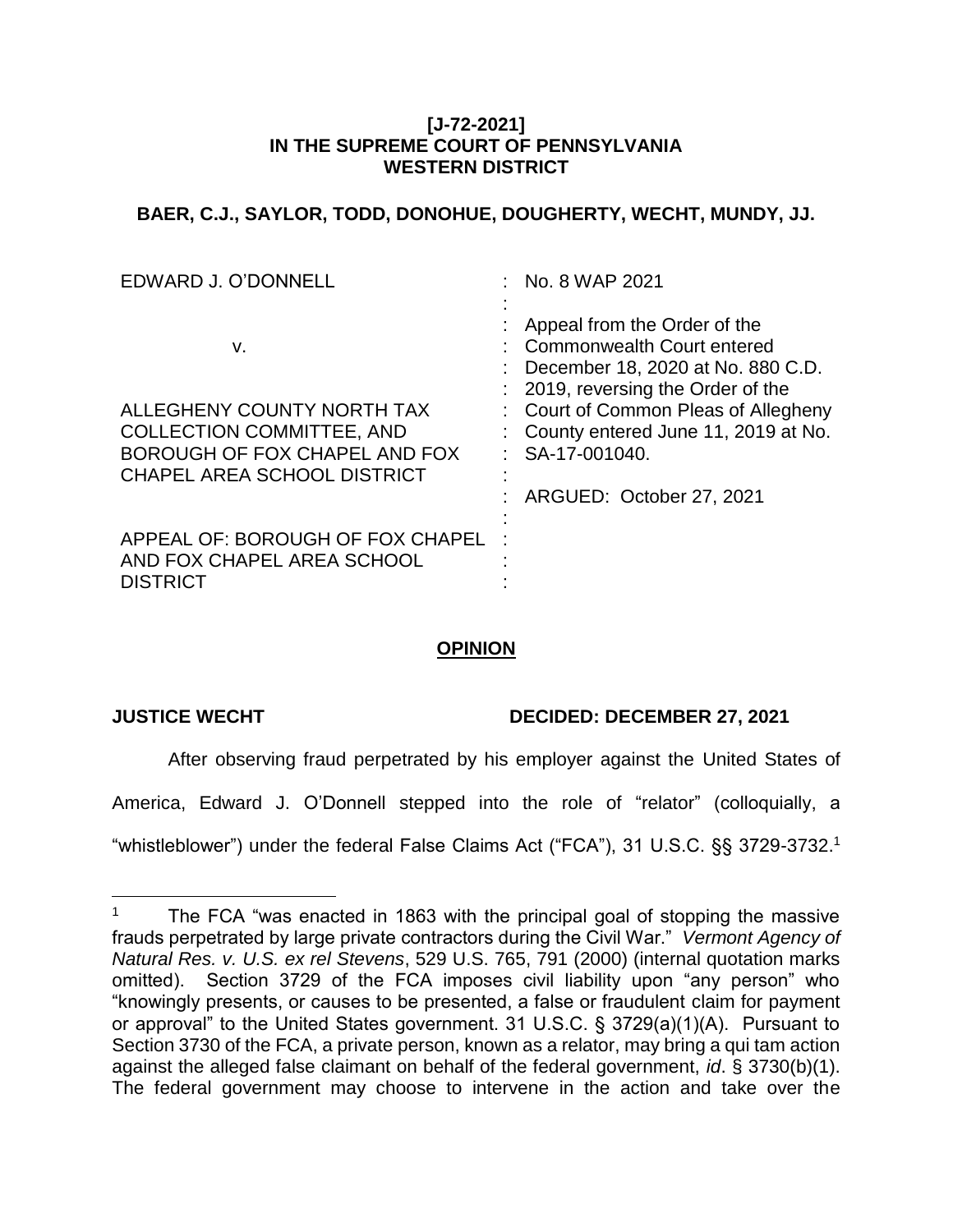In this whistleblower capacity, O'Donnell filed a federal qui tam action<sup>2</sup> in 2014 alleging, on behalf of the United States, that his employer violated the FCA. As a financial incentive to take on this role, the FCA provides relators with a portion of any award that the federal government obtains in the qui tam action. The United States government ultimately settled with O'Donnell's employer. O'Donnell received a 16% share of the settlement, or \$34,560,000. The question before the Court today is whether this qui tam award is taxable in Pennsylvania as compensation under Section 303 of our Tax Reform Code, 72 P.S. § 7303. For the reasons that follow, we hold that it is. Thus, we reverse the order of the Commonwealth Court.

The parties have stipulated to the facts that underlie this matter. O'Donnell was a resident of the Borough of Fox Chapel ("Borough") and lived within the Fox Chapel Area School District ("School District") (collectively, "Taxing Authorities") during the 2014 tax year. In June 2014, O'Donnell filed a qui tam action in federal court, alleging that his employer, a financial institution, violated the FCA. The federal government intervened in the action and began prosecuting the case. Ultimately, in August 2014, the Department of Justice, acting on behalf of the United States, entered into a global settlement agreement with O'Donnell's employer, which, *inter alia*, resolved the claims related to O'Donnell's allegations. Thereafter, in December 2014, the United States government

prosecution of the case. *Id*. § 3730(b)(4). If the action is successful, the relator receives a share of the proceeds of the action or settlement of the claim, regardless of the federal government's involvement. *Id*. § 3730(d).

<sup>2</sup> Qui tam comes from the Latin phrase "*qui tam pro domino rege quam pro se ipso in hac parte sequitur*," meaning "who pursues this action on our Lord the King's behalf as well as his own." *Vermont Agency of Natural Res.,* 529 U.S. at 768 n.1 (internal quotation marks omitted).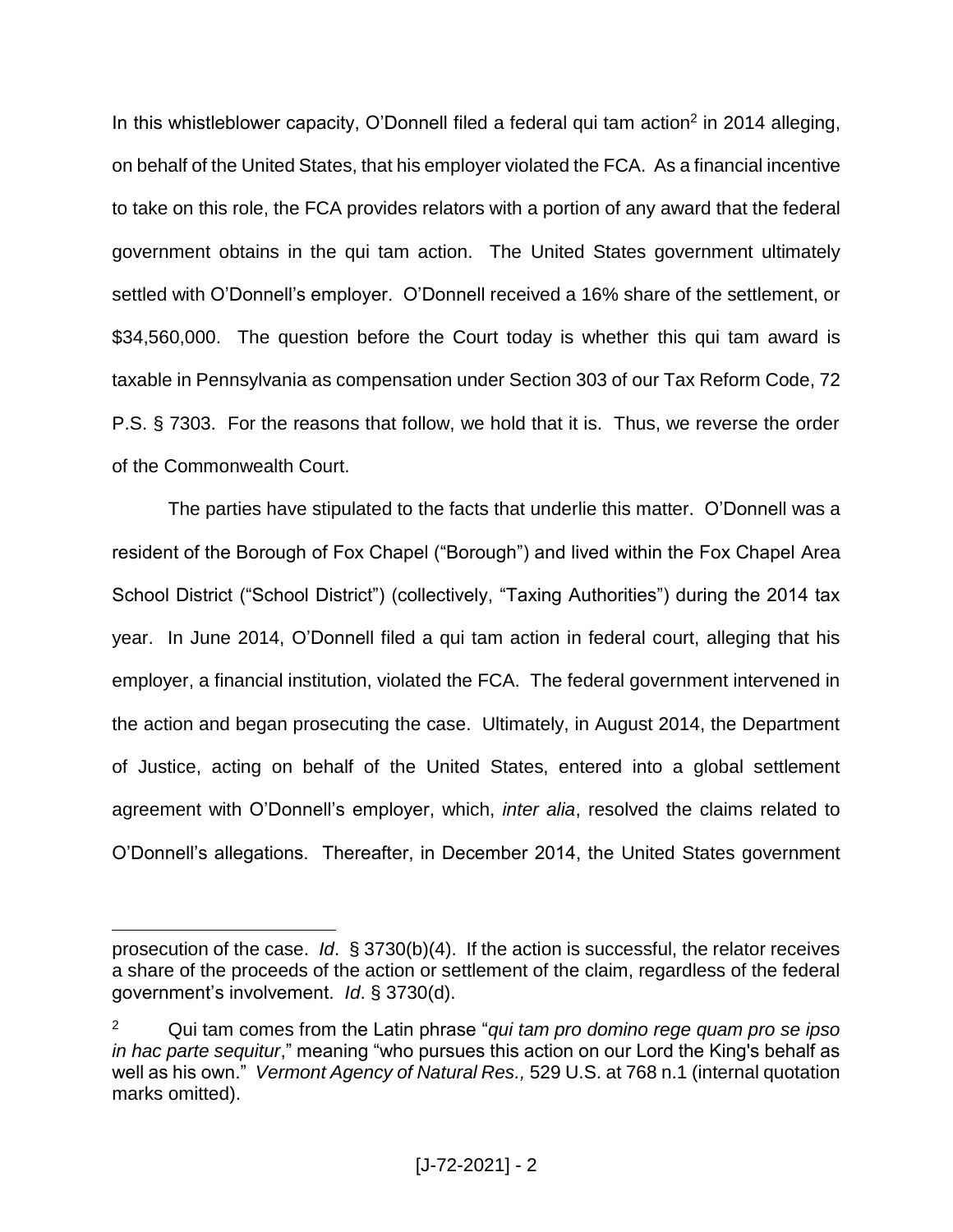entered into a settlement agreement with O'Donnell, whereby O'Donnell received a 16% share of the total settlement.

Initially, O'Donnell reported this whistleblower payment as compensation on his 2014 Pennsylvania personal income tax return, and paid taxes accordingly. However, O'Donnell later filed a petition for refund. On September 26, 2018, the Pennsylvania Board of Finance and Revenue ("the Board") ordered the Pennsylvania Department of Revenue ("the Department") to refund to O'Donnell the personal income tax which he had paid on the whistleblower payment. The Department subsequently filed a petition for review in the Commonwealth Court, challenging the Board's decision and order. That petition is currently before the Commonwealth Court and has been stayed pending resolution of the present case.

Meanwhile, Keystone Collections Group ("Keystone"), the tax servicer for the School District and the Borough, discovered that O'Donnell did not file a local earned income tax return for the 2014 tax year. On May 24, 2017, after referencing the earnings that O'Donnell reported to the Department in his initial personal income tax return for 2014, Keystone mailed O'Donnell a notice that his local earned income tax for that year was delinquent in the amount of \$437,194.92, consisting of \$345,599.92 in earned income tax, \$51,840 in statutory interest and penalties, and \$39,755 in costs. On August 21, 2017, O'Donnell filed a petition for administrative appeal, followed, on September 28, 2017, by a "Supplement to Petition for Appeal." In these submissions, O'Donnell alleged, *inter alia*, that the whistleblower payment was not taxable earned income subject to the School District's Earned Income Tax Resolution or the Borough's Earned Income Tax Ordinance for the 2014 tax year.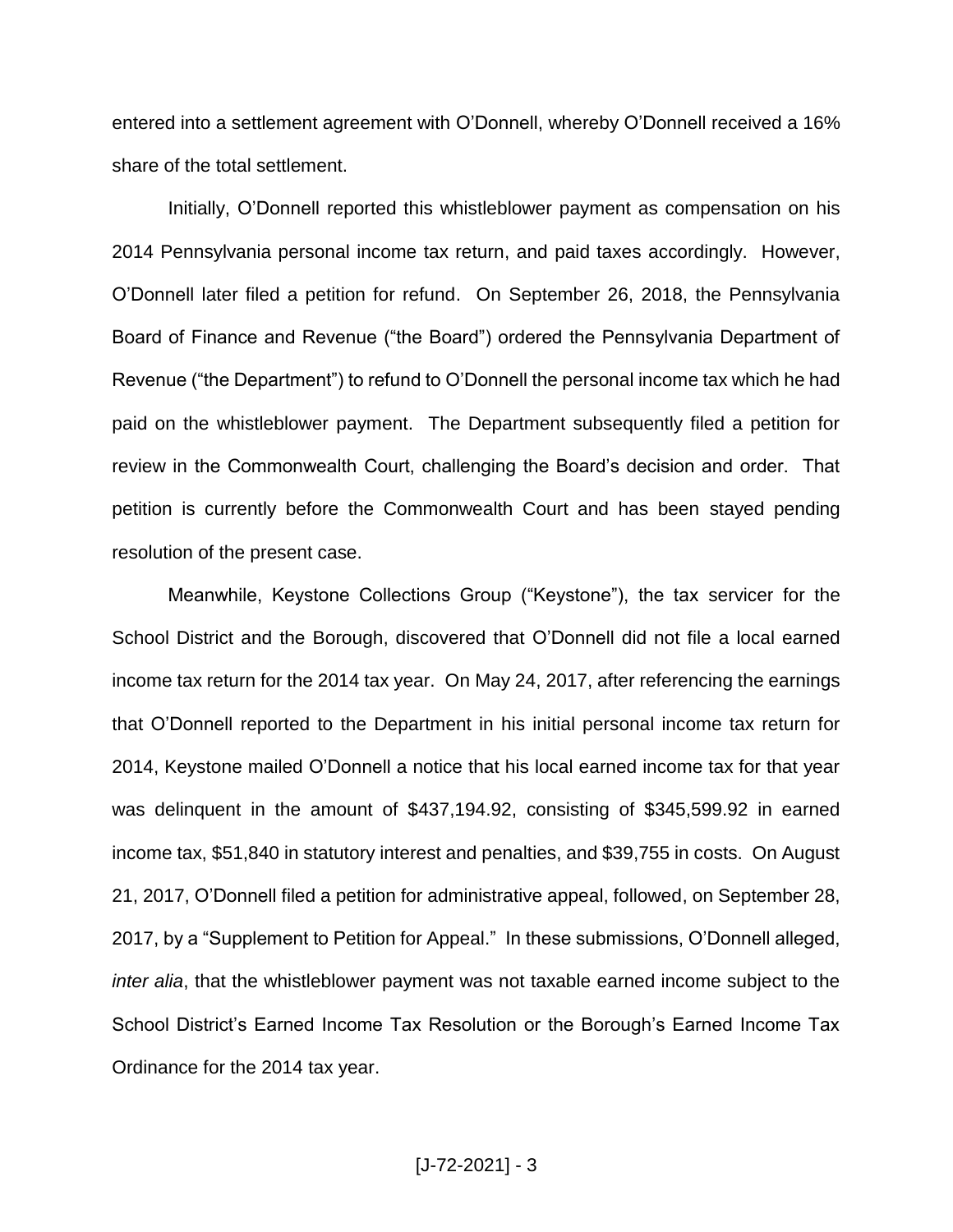By way of background, the School District and the Borough derive their authority to impose earned income tax from the Local Tax Enabling Act ("LTEA"), 53 P.S. §§ 6924.101 *et seq*., which authorizes certain political subdivisions to impose a tax on the earned income of their residents. Relevantly, pursuant to the LTEA, the School District and the Borough are members of the Allegheny County North Tax Collection District, and they levy earned income tax at the combined effective rate of 1%.

The Borough's Earned Income Tax Ordinance in effect during the 2014 tax year incorporates by reference the definitions set forth in the LTEA, including the definition of "earned income."<sup>3</sup> The School District also levies a tax on "earned income" consistent with the definition in the LTEA, as the School District derives its authority to collect earned income tax exclusively from that Act.<sup>4</sup> The LTEA defines "earned income," in pertinent part, as "[t]he compensation as required to be reported to or as determined by the [Department] under section 303 of the . . . Tax Reform Code of 1971 [("Tax Code")], and rules and regulations promulgated under that section." 53 P.S. § 6924.501 (footnote omitted).

Section 303 of the Tax Code, in turn, defines "compensation," in relevant part, as:

All salaries, wages, commissions, bonuses and incentive payments whether based on profits or otherwise, fees, tips and similar remuneration received for services rendered whether directly or through an agent and whether in cash or in property . . . .

72 P.S. § 7303(a)(1)(i). Additionally, the Department's regulations provide, in relevant part, as follows:

<sup>3</sup> *See* Borough of Fox Chapel Ordinance No. 687 at § 2.

<sup>4</sup> *See Ski Roundtop, Inc. v. Fairfield Area Sch. Dist*., 533 A.2d 828, 831 (Pa. Cmwlth. 1987).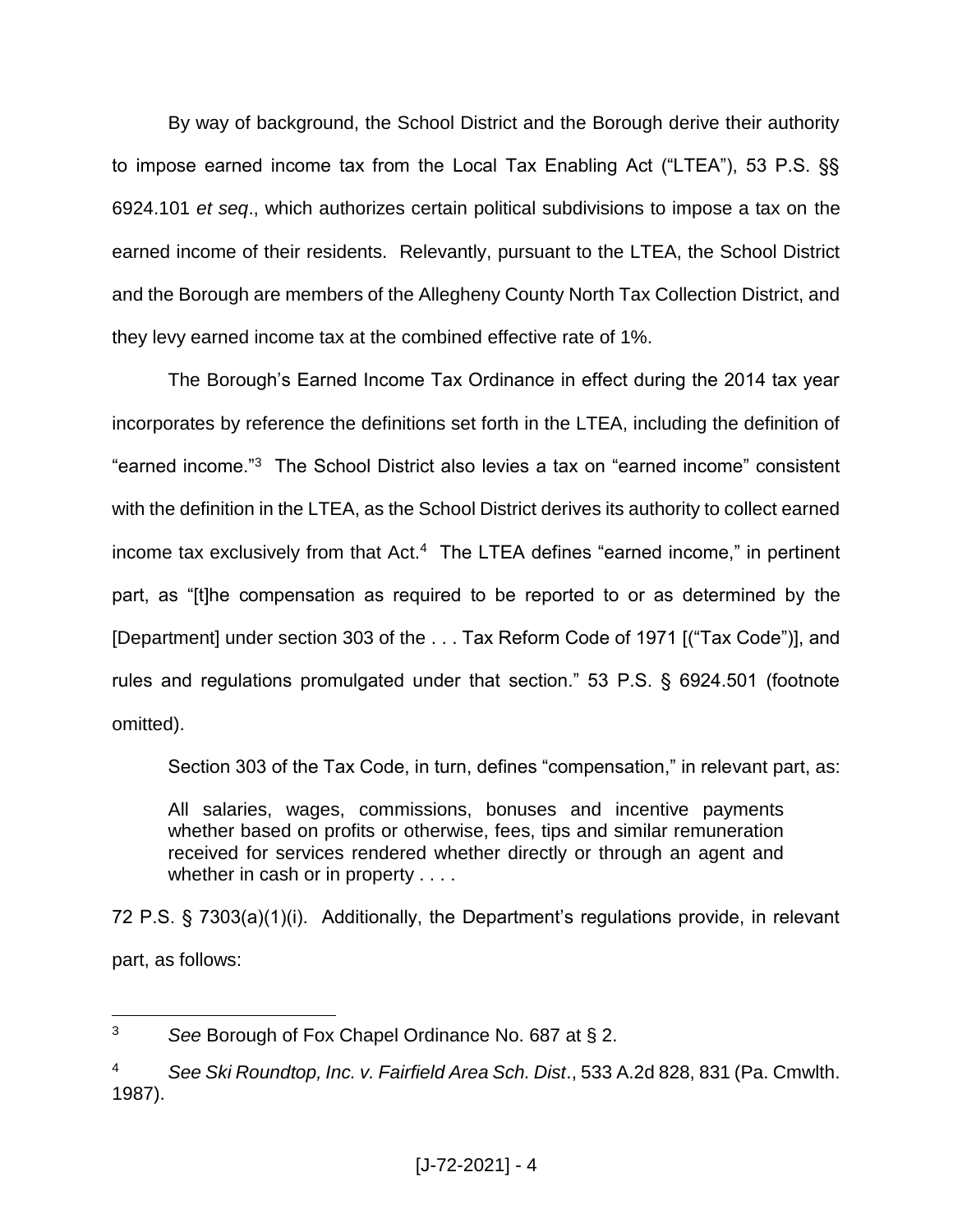Compensation includes items of remuneration received, directly or through an agent, in cash or in property, based on payroll periods or piecework, for services rendered as an employee or casual employee, agent or officer of an individual, partnership, business or nonprofit corporation, or government agency. These items include salaries, wages, commissions, bonuses, stock options, incentive payments, fees, tips, dismissal, termination or severance payments, early retirement incentive payments and other additional compensation contingent upon retirement, including payments in excess of the scheduled or customary salaries provided for those who are not terminating service, rewards, vacation and holiday pay, paid leaves of absence, payments for unused vacation or sick leave, tax assumed by the employer, or casual employer signing bonuses, amounts received under employee benefit plans and deferred compensation arrangements, and other remuneration received for services rendered.

61 Pa. Code § 101.6(a).

Relying upon the above provisions, the Appeals Board of the Allegheny County

North Tax Collection Committee ("Appeals Board") denied the petition for administrative

appeal, concluding, *inter alia*, that O'Donnell's whistleblower payment constituted

compensation and, thus, was taxable earned income subject to the School District's

Earned Income Tax Resolution and the Borough's Earned Income Tax Ordinance for the

2014 tax year. In so finding, the Appeals Board explained that:

By bringing his Qui Tam action on behalf of the United States of America, . . . Taxpayer acted as an "agent" of the United States Government pursuant to 61 Pa. Code § 101.6(a), and the compensation received as a result of his services rendered constitute[s] taxable earned income at the local level.<sup>5</sup>

Thus, the Appeals Board denied relief.

 $\overline{a}$ 

On December 13, 2017, O'Donnell appealed the decision to the Allegheny County

Court of Common Pleas, which affirmed, finding that the whistleblower payment was

taxable as earned income at the local level. In so doing, the court looked to the definition

<sup>&</sup>lt;sup>5</sup> Decision of the Appeals Board of the Allegheny County North Tax Collection Committee, 11/16/17, at 2.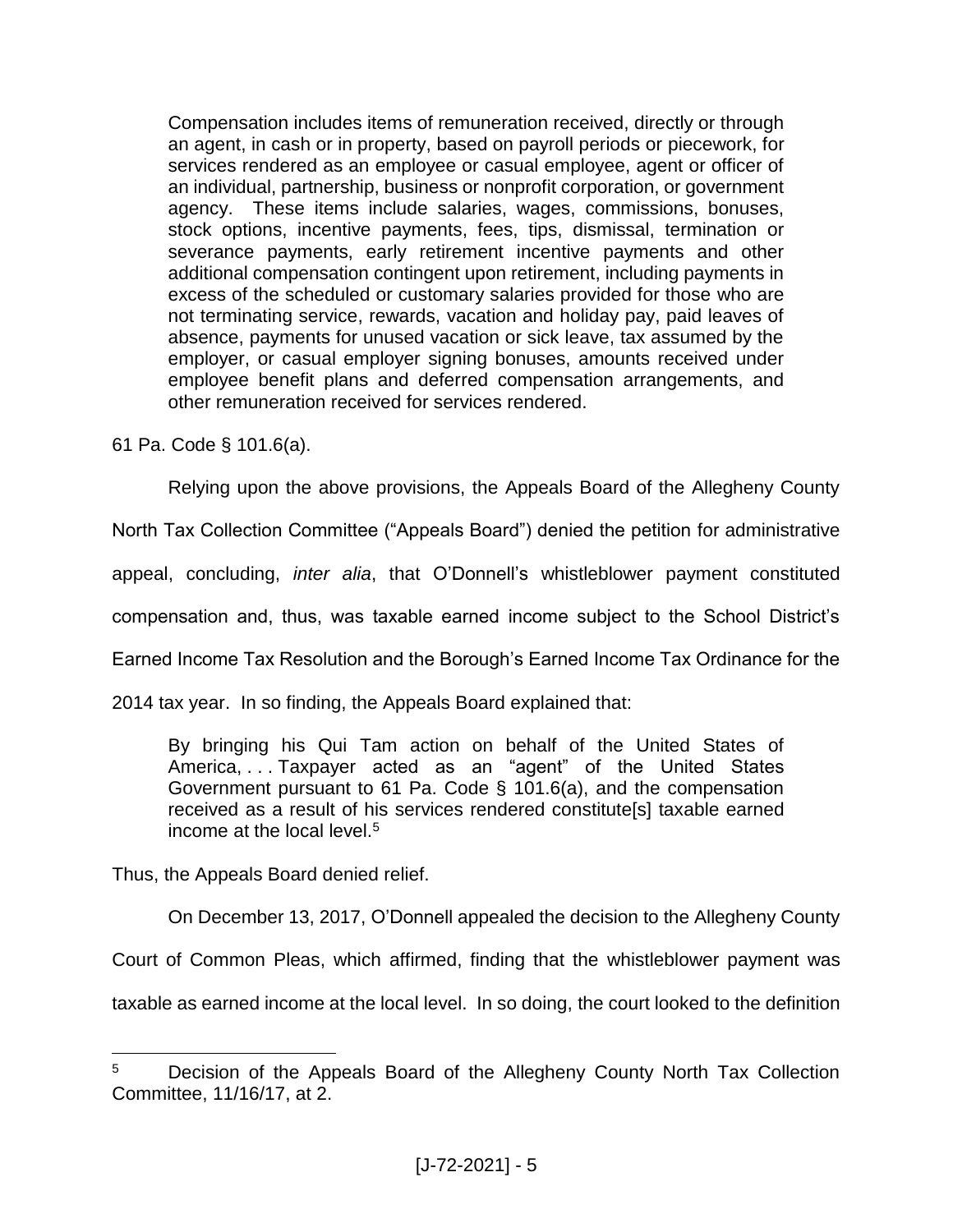of "compensation" in the Department's regulation and applied that definition to the instant matter, explaining that, to be considered compensation for tax purposes, the payment must be for services rendered as an "employee or casual employee, agent or officer of an individual, partnership, business or nonprofit corporation, or government agency."<sup>6</sup> The court determined that, here: O'Donnell acted as an agent of the federal government when he filed the qui tam action, as the FCA requires the whistleblower in a qui tam action to bring the action on his own behalf and on behalf of the United States government, *see* 31 U.S.C. § 3730(b)(1); O'Donnell complied with that directive when he affirmatively filed the lawsuit on behalf of the United States; and the amount of money that O'Donnell was to receive was contingent upon the success of the lawsuit, thus evincing a relationship with the federal government. Accordingly, the court concluded that, because O'Donnell received the whistleblower payment while acting as an agent of the federal government, the payment constituted taxable compensation. Thus, the court entered judgment against O'Donnell in the amount of \$437,194.92. O'Donnell filed a petition for review in the Commonwealth Court.

An *en banc* panel of the Commonwealth Court reversed. *O'Donnell v. Allegheny Cnty. N. Tax Collection Comm.*, 880 C.D. 2019, 2020 WL 7413634 (Pa. Cmwlth. filed Dec. 18, 2020).<sup>7</sup> Preliminarily, the court explained that the Borough's earned income tax

 $\overline{a}$ <sup>6</sup> Tr. Ct. Op.,  $6/11/2019$ , at 3 (quoting 61 Pa. Code § 101.6(a)).

Before the courts below, O'Donnell also alleged that his underlying petition for administrative appeal should be deemed approved because, he claimed, his appeal was not heard and decided by the Appeals Board within sixty days of the date the petition was received, as required by Section 8433 of the Local Taxpayers Bill of Rights, 53 Pa.C.S. § 8433. The trial court rejected this argument, and the Commonwealth Court concluded that the trial court's determination in this regard was supported by the evidence of record. As this issue is not before us, we do not address it.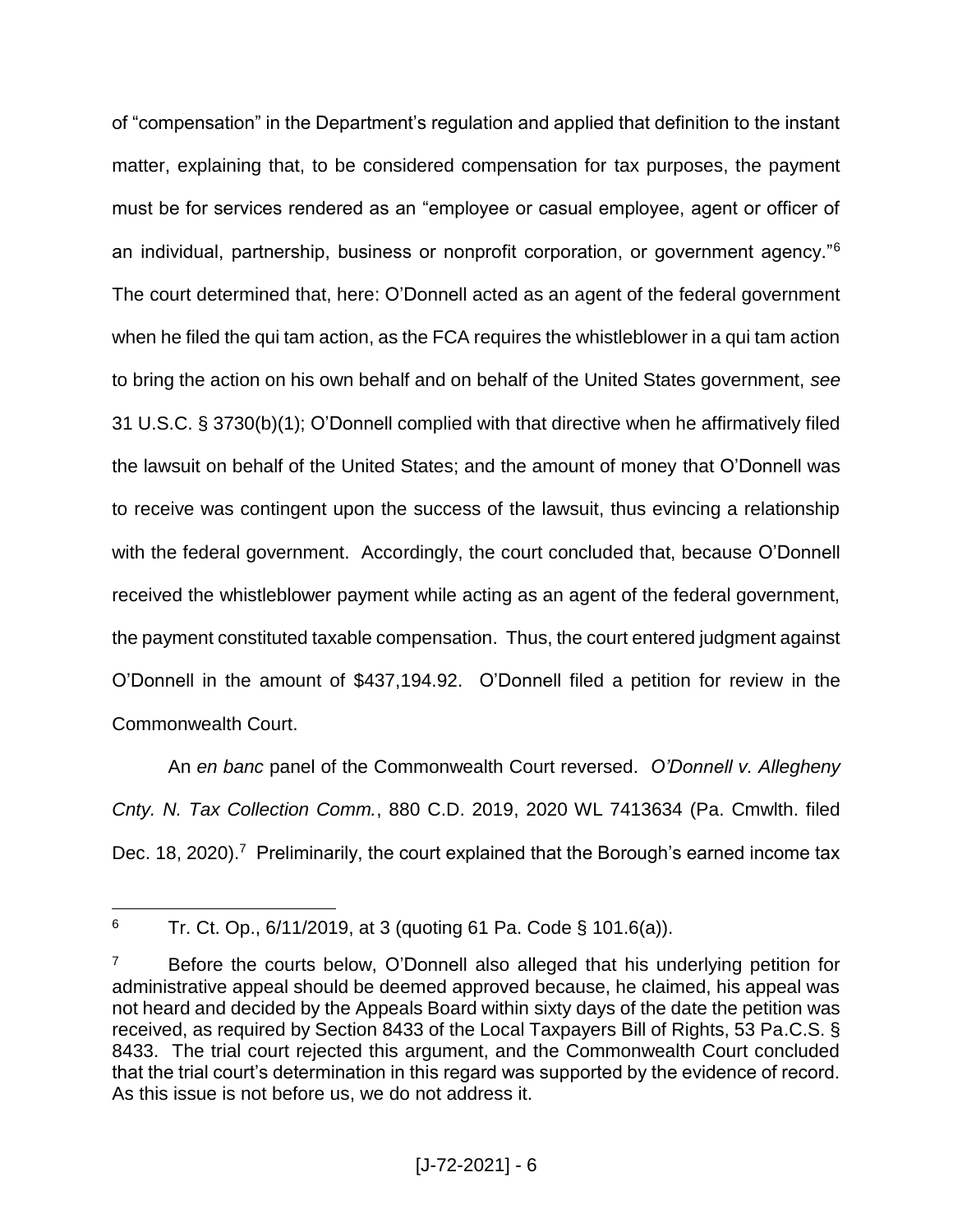ordinance expressly incorporates the definitions contained in Section 501 of the LTEA, which defines "earned income" as "[t]he compensation as required to be reported to or as determined by the [Department] under section 303 [72 P.S. § 7303] of . . . the Tax Reform Code of 1971, and rules and regulations promulgated under that section." *Id*. at 6 (quoting 53 P.S. § 6924.501). As a result, the court next turned to Section 303 of the Tax Code, observing that the Tax Code sets forth eight classes of income to be taxed as personal income in Pennsylvania, including, as relevant herein, "compensation," *id*. (citing 72 P.S. § 7303), defined in the Tax Code as "salaries, wages, commissions, bonuses and incentive payments whether based on profits or otherwise, fees, tips and similar remuneration received for services rendered, whether directly or through an agent, and whether in cash or property." *Id*. at 6 n.10 (quoting 72 P.S. § 7301(d)).

Given that qui tam payments are not explicitly included in the definition of "compensation" under either the Tax Code or the Department's regulations, the court opined that "the determination of whether such a recovery is taxable for [earned income tax] purposes comes down to whether said recovery fits, or arguably fits, into one of the kinds of compensation contemplated in the Tax Code." *Id*. at 21. Emphasizing that, to be considered "compensation," a payment must be made "for services rendered as an employee or casual employee, agent or officer," *id*. (quoting 61 Pa. Code § 101.6(a)) (emphasis omitted), the court reasoned that, here, O'Donnell must have received the whistleblower payment for services rendered, which necessarily required either that he was employed by the federal government or that he served as its agent. The court found that O'Donnell was neither.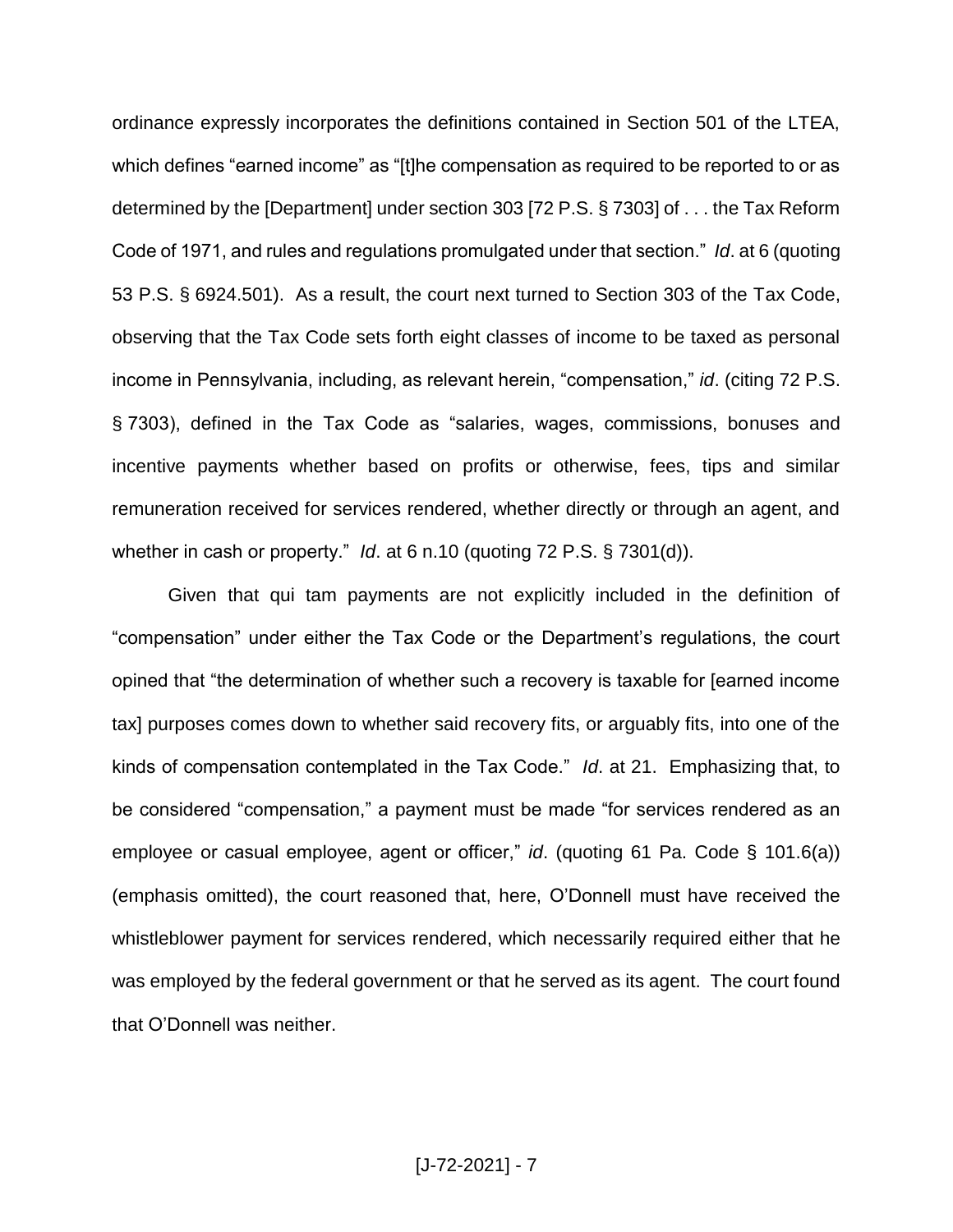In this regard, the court noted that, in determining whether someone is an employee for purposes of workers' compensation or unemployment compensation, courts consider the degree to which an individual's efforts were under the control of another. Applying that standard to determine whether O'Donnell was an employee of the federal government, the court observed that O'Donnell himself initiated the qui tam litigation, and the federal government had little to no control over him, as O'Donnell could have moved forward with the litigation on his own if the federal government had elected not to pursue the case. Thus, the court concluded that O'Donnell was not an employee of the federal government.

The court likewise found that O'Donnell was not an agent of the United States of America, given that the Department of Justice assumed primary responsibility for prosecuting the qui tam action once it decided to proceed with the litigation, and whistleblowers are not vested with any governmental power. In support of its conclusion, the court rejected any attempt to "shoehorn Taxpayer's qui tam recovery into a type of compensation that is taxable" for earned income tax purposes, stressing that the Commonwealth's tax laws are to be narrowly and strictly construed against the government and in favor of the taxpayer. *Id*. at 22.

The court next considered whether the whistleblower payment was taxable under Pennsylvania law as an award. The court determined that it was not. While Taxing Authorities likened the qui tam proceeds to an award of damages in a lawsuit, the court disagreed, explaining that, although O'Donnell received the whistleblower payment as a result of initiating the lawsuit, the recovery was not tied to any damages sustained by O'Donnell and, thus, was "not part of an effort to make [him] whole." *Id*. at 10. The court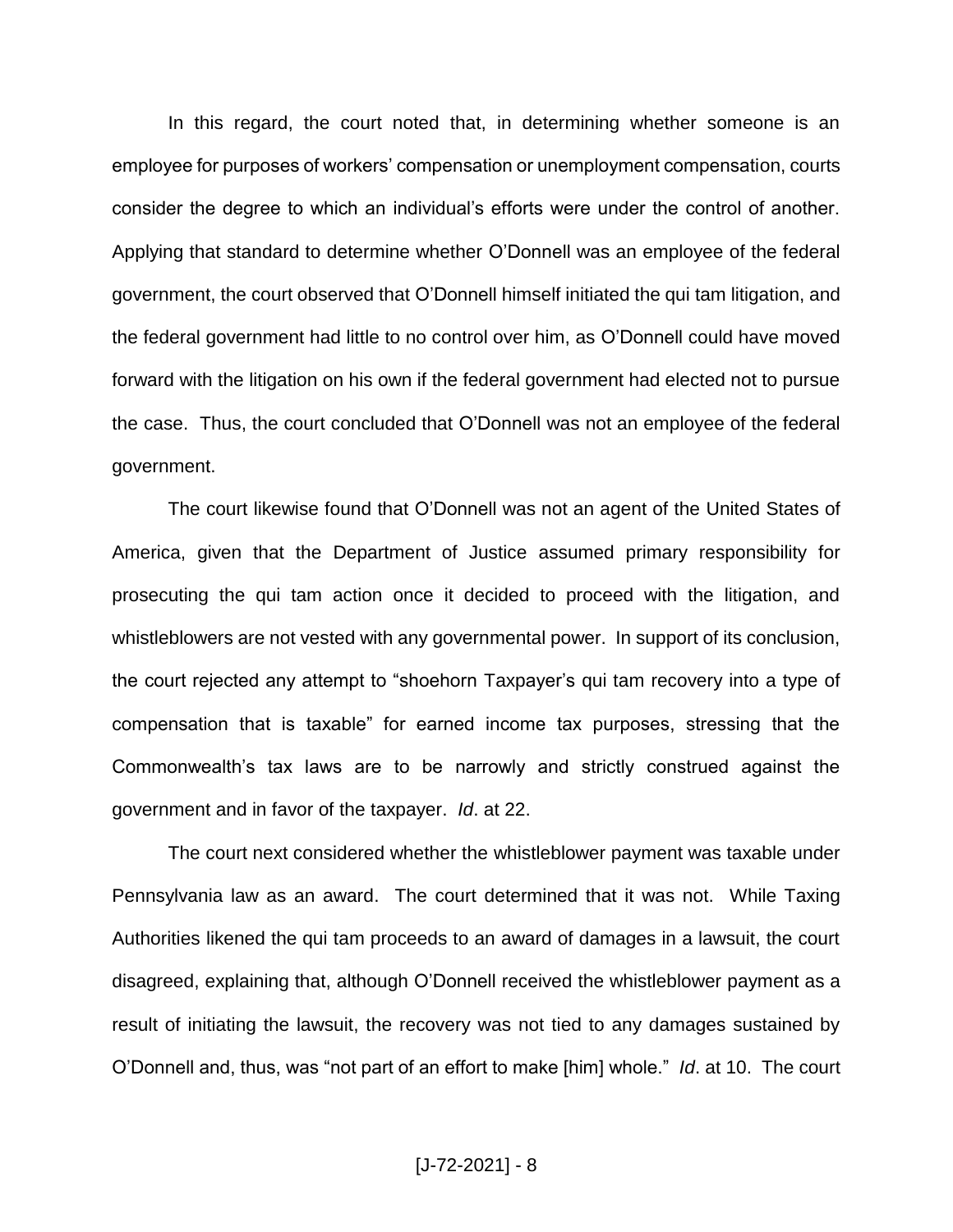further found that the whistleblower payment was not a reward for O'Donnell's efforts, observing that rewards typically are established and announced as an incentive for a particular outcome, whereas, here, there was no guarantee that O'Donnell would receive any financial recovery for his efforts.

Emphasizing that the General Assembly has had "ample time" since the FCA's adoption in 1863 to include the proceeds from qui tam recoveries in the Commonwealth's tax laws if it wished to do so, the court concluded that the whistleblower payment was not taxable for earned income tax purposes. The court opined that "[i]t seems incongruous that, on the one hand, we would encourage individuals to ferret out government waste, and, on the other hand, we would punish them by taxing the proceeds for doing so." *Id*. at 10. Accordingly, the Commonwealth Court reversed the trial court's order.

Judge Ellen Ceisler authored a concurring and dissenting opinion, joined by Judge Renée Cohn Jubelirer. Judge Ceisler disagreed with the majority's conclusion that the whistleblower payment did not constitute taxable income for local earned income tax purposes. In Judge Ceisler's view, the definition of "compensation" set forth in Section 303(a)(1)(i) of the Tax Code, rather than the Department's administrative regulation, controlled. Judge Ceisler reasoned that, because the definition set forth in Section 303 is broader than the regulation and does not contain language making the taxability of remuneration contingent on the recipient's employment status, the question of whether O'Donnell was an employee or agent of the federal government was not relevant to the question of whether the whistleblower payment constituted compensation. Rather, observing that the purpose of a qui tam cause of action is to "incentivize private citizens to aid the federal government in rooting out fraud and corruption," Judge Ceisler explained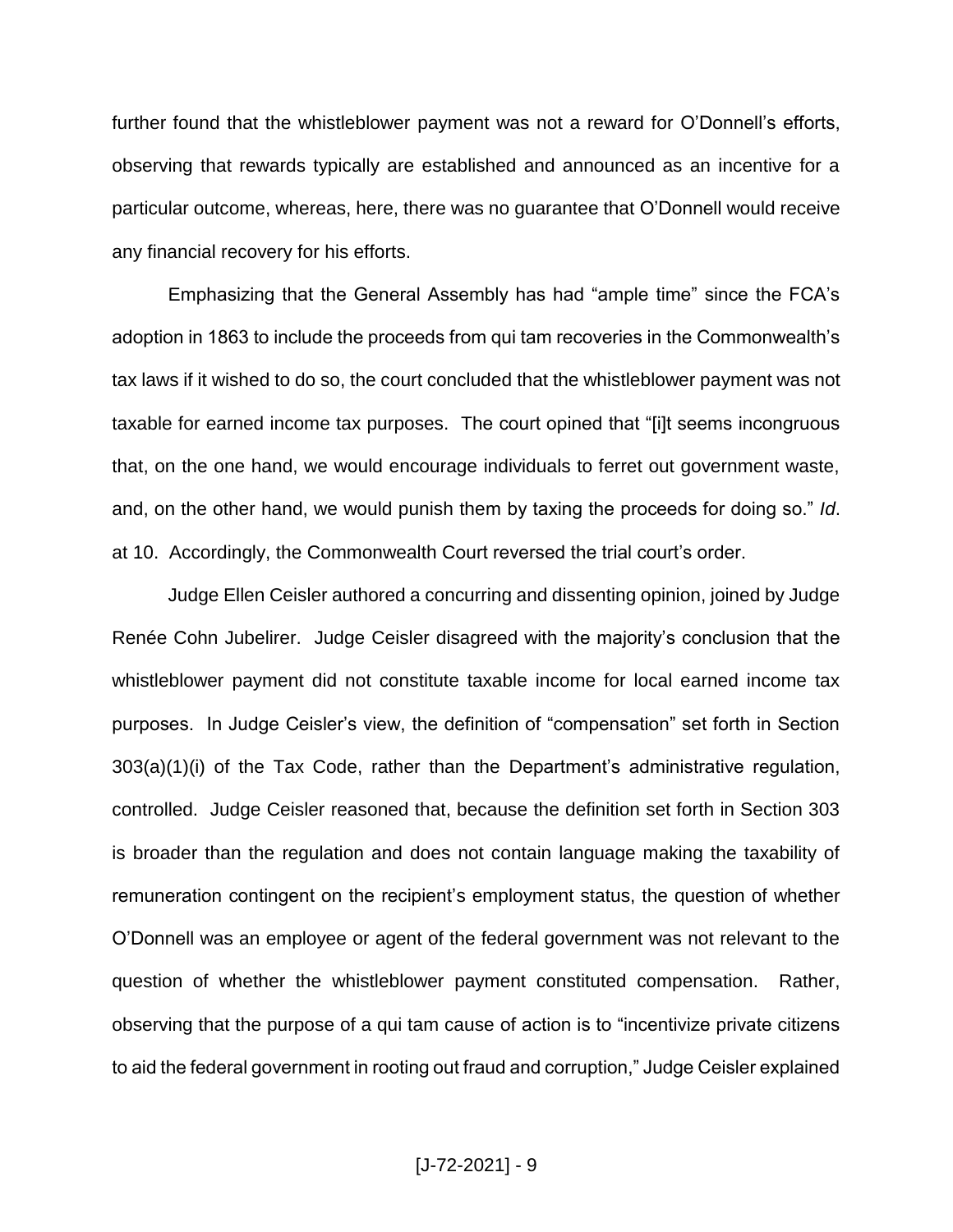that she would characterize the whistleblower payment as an "incentive payment," which is listed as compensation under Section 303(a)(1)(i) of the Tax Code, and, thus, is taxable income.<sup>8</sup> Judge Ceisler emphasized that, here, O'Donnell was aware when he initiated the qui tam action that he could benefit financially from it, thus incentivizing him to bring the action in the first place and to actively assist the federal government once it began prosecuting the case. As a result, Judge Ceisler would have affirmed the trial court's order.

Taxing Authorities subsequently filed a petition for allowance of appeal. We granted allocatur in order to consider the question of whether a qui tam payment constitutes taxable "earned income" under the LTEA.

Taxing Authorities assert that the Commonwealth Court erred in holding that the whistleblower payment is not compensation and, thus, not taxable earned income. They note that the United States government taxes qui tam payments, and they suggest that all other states do as well. As a preliminary matter, Taxing Authorities take issue with the Commonwealth Court's reliance on the definition of "compensation" found in the regulation, noting that the regulation requires that there be a nexus between the payor and the recipient of the payment in order for the payment to be considered compensation—*i.e.*, the remuneration must be received for "services rendered as an employee or casual employee, agent or officer of an individual, partnership, business or nonprofit corporation, or government entity<sup>"9</sup>—a requirement which is not included in the Tax Code's definition of compensation. Indeed, Taxing Authorities observe that the

 $\overline{a}$ 8 *Id*. at 12 (Ceisler, J., concurring and dissenting).

<sup>&</sup>lt;sup>9</sup> Appellants' Brief at 14-15 (quoting 61 Pa. Code § 101.6(a)).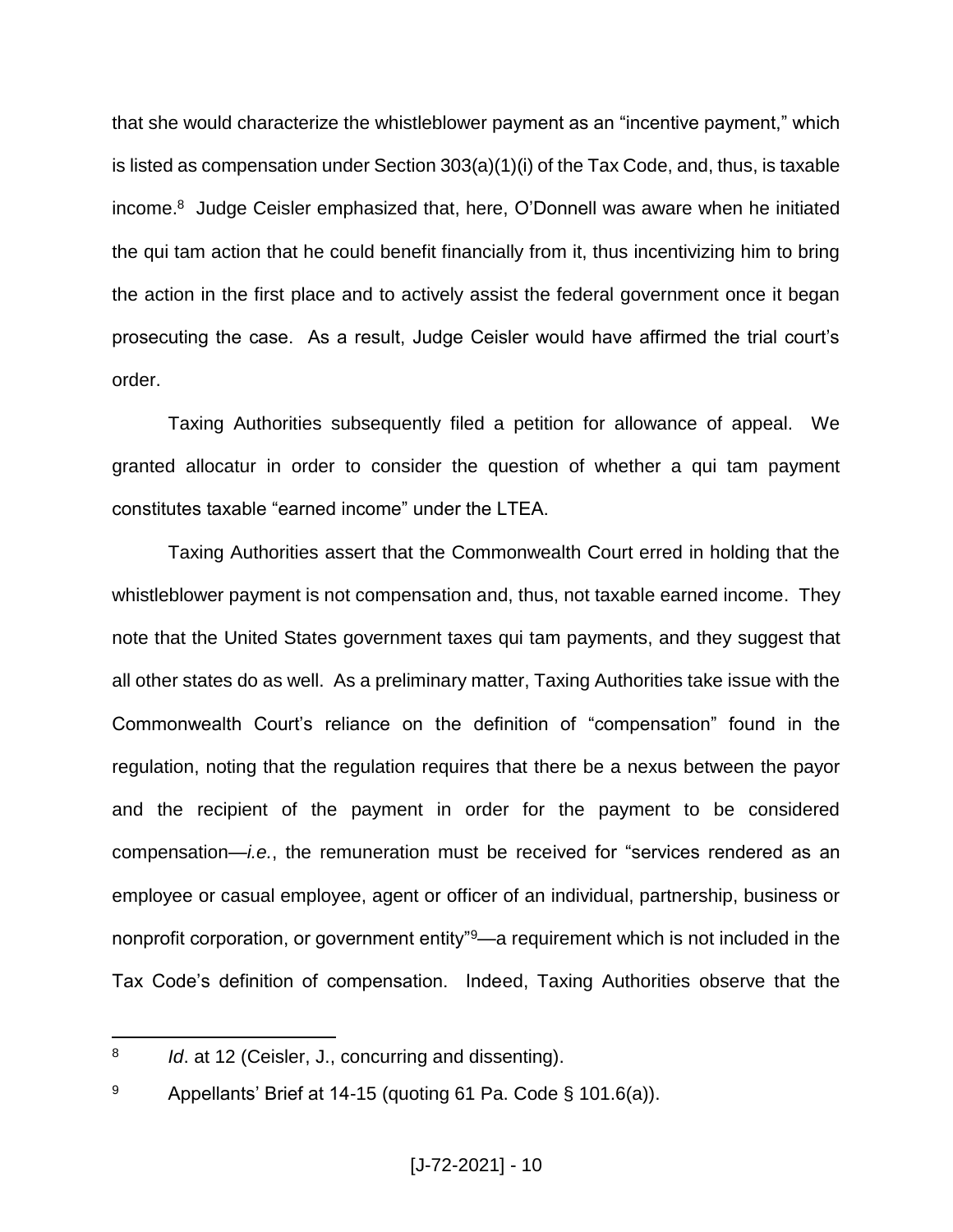statutory definition merely defines compensation as "salaries, wages, commissions, bonuses and incentive payments whether based on profits or otherwise, fees, tips and similar remuneration received for services rendered whether directly or through an agent."<sup>10</sup>

Taxing Authorities maintain that applying the relationship requirement from the regulation would render portions of the Tax Code's definition inoperable, noting, for example, that the statute lists "commissions" and "tips" as forms of compensation, but that it would be highly unlikely that the payor and recipient of a tip would have a relationship of the sort sufficient to satisfy the regulation's requirement. Likewise, Taxing Authorities contend that this Court previously found in *Commonwealth v. Staley*, 381 A.2d 1280 (Pa. 1978), that commissions earned by a life insurance agent are taxable compensation even though they are not earned through an employer/employee relationship. Taxing Authorities argue that, because the regulation is narrower than—and arguably at odds with—the more expansive definition in the Tax Code, the statutory definition of compensation should control, emphasizing that "the power of an administrative agency to prescribe rules and regulations under a statute is not the power to make law, but only the power to adopt regulations to carry into effect the will of the Legislature as expressed by the statute."<sup>11</sup>

Looking solely to the definition contained in the Tax Code, Taxing Authorities contend that the whistleblower payment is indeed compensation and, thus, taxable.

<sup>10</sup> *Id*. at 13 (quoting 72 P.S. § 7303(a)(1)(i)).

<sup>11</sup> Appellants' Brief at 15-16 (quoting *Commonwealth v. DiMeglio*, 122 A.2d 77, 80 (Pa. 1956)).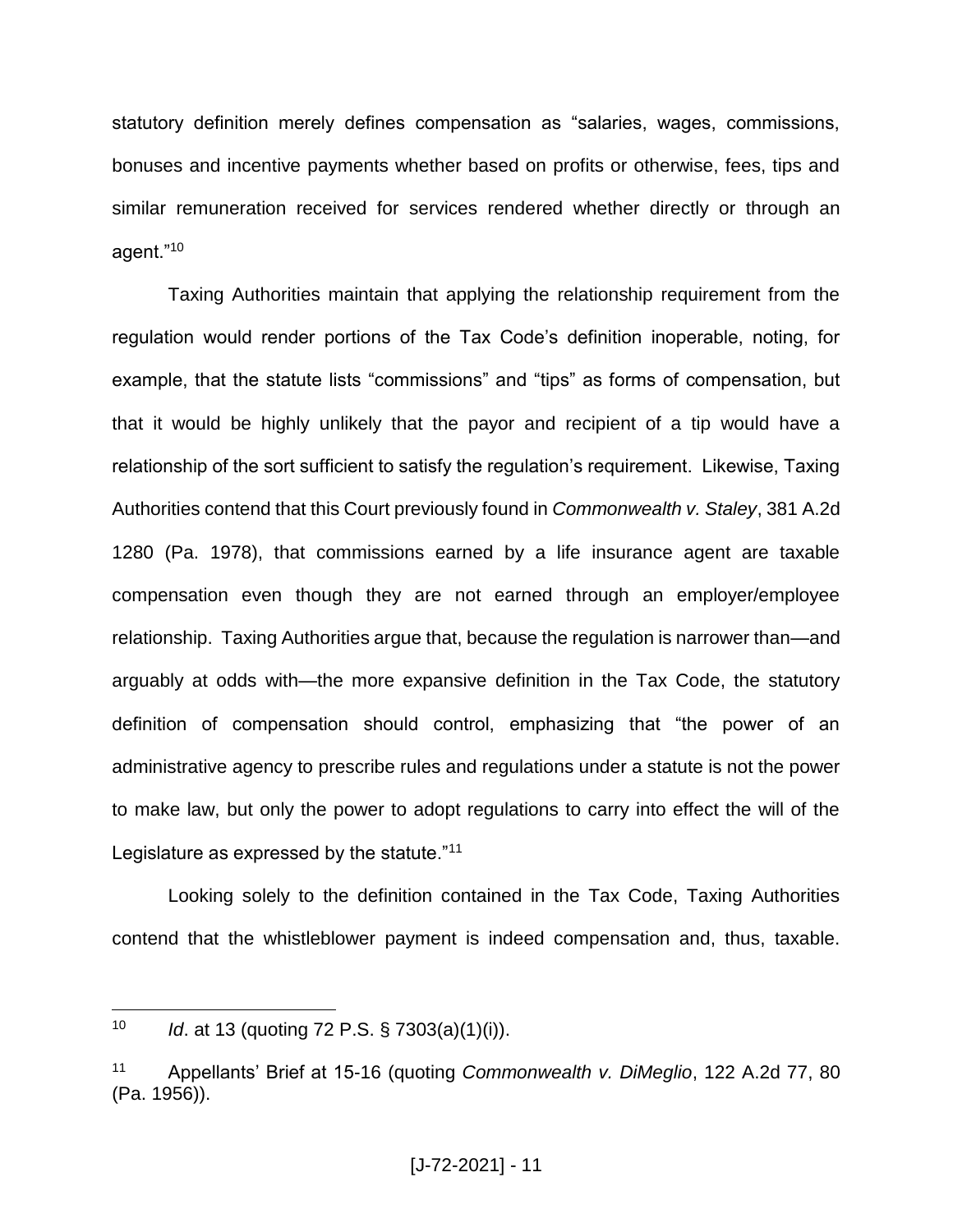Specifically, Taxing Authorities claim that the payment is an incentive, which, they note, is a payment made for the purpose of inducing performance and is explicitly listed in the statutory definition of compensation. In this regard, Taxing Authorities argue that qui tam awards or settlements incentivize whistleblowing, highlighting that, under the FCA, the greater the whistleblower's effort and level of participation in the case, the greater his or her possible share of an award or settlement.<sup>12</sup> Taxing Authorities suggest that the possibility of receiving a share of the proceeds of a qui tam award or settlement in this case induced O'Donnell to bring the action against his employer and to assist the federal government in its prosecution thereof, as exhibited by his "substantial contribution to the prosecution of the action," which resulted in him receiving a 16% share of the settlement.<sup>13</sup>

Alternatively, Taxing Authorities assert that the whistleblower payment constitutes "similar remuneration received for services rendered" under the Tax Code's definition of compensation. 72 P.S. § 7303(a)(1)(i). Taxing Authorities characterize this language as a "limited catch-all" provision that includes other payments similar to those explicitly recognized as compensation in the definition, such as stock options, which this Court has found to be "other compensation . . . for services rendered," and, thus, taxable earned income under the LTEA, notwithstanding that these payments are not specifically listed in the Tax Code's definition. *See Marchlen v. Twp. of Mt. Lebanon*, 746 A.2d 566, 569 (Pa. 2000). Indeed, consistent with this interpretation, Taxing Authorities stress that the Department itself has stated that, "if a particular item of income is not explicitly listed in

<sup>12</sup> *Id*. at 29 (citing 31 U.S.C. § 3730(d)(1)).

<sup>13</sup> *Id*. at 31 (citing 31 U.S.C. § 3730(d)(1)).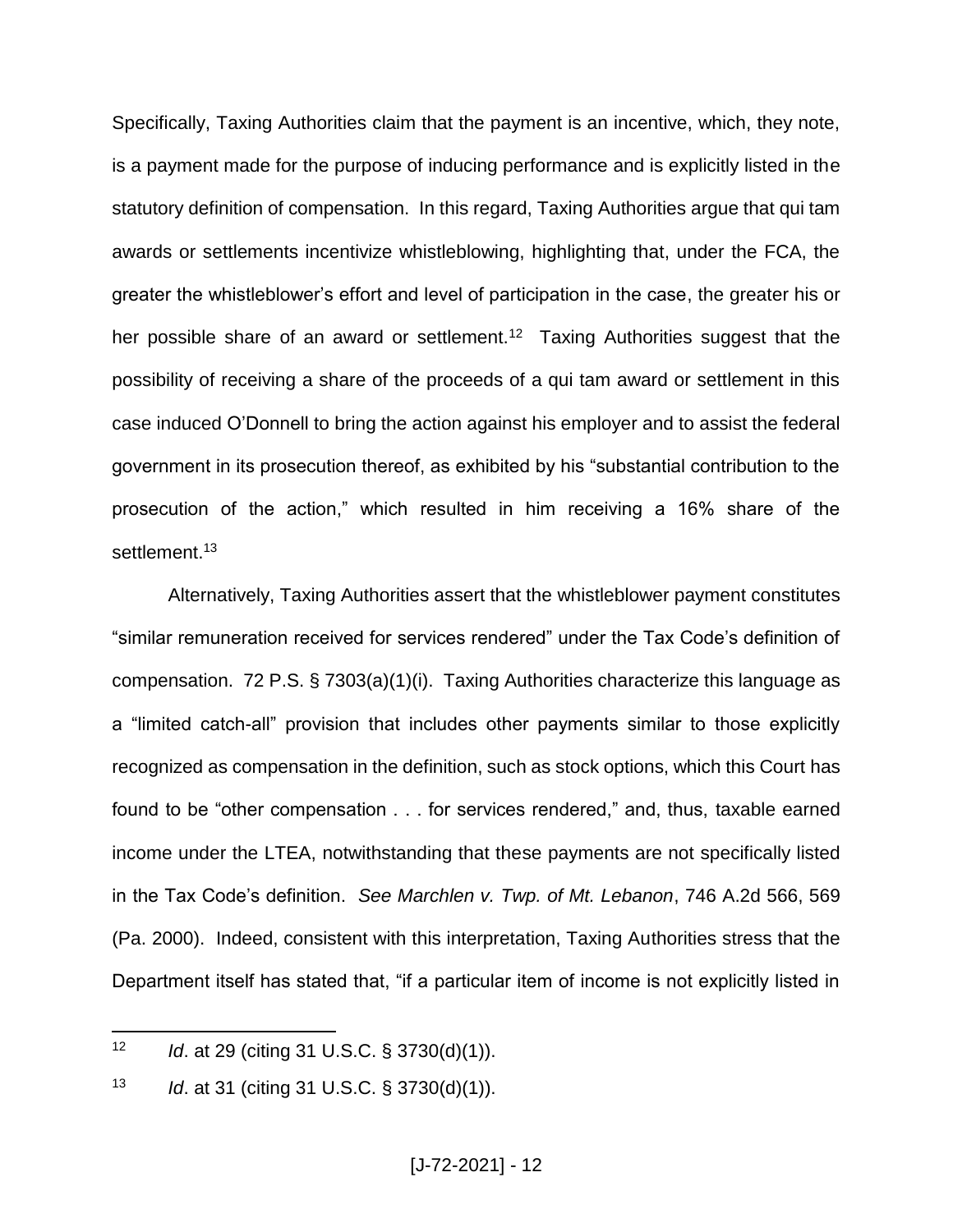the definition . . . the relevant inquiry is 'whether the payment is a substitute for income that would have been included in one of the eight classes of income subject to Pennsylvania Personal Income Tax.'"<sup>14</sup>

Here, noting the United States' strong interest in "identifying and ferreting out fraud," Taxing Authorities maintain that whistleblowers provide valuable services to the federal government by initiating and participating in qui tam actions under the FCA and providing the government with information related thereto.<sup>15</sup> Taxing Authorities further assert that a majority of federal courts have held that "a qui tam award is given in exchange for information and services and is based entirely on the whistleblower's information and personal efforts," which Taxing Authorities suggest supports a similar finding under Pennsylvania law.<sup>16</sup> Accordingly, Taxing Authorities contend that qui tam payments are indeed rewards for those services, or bounties, and likewise fall within the definition's catch-all provision, rendering the whistleblower payment taxable compensation on this basis as well.

Finally, Taxing Authorities claim that, even if we were to apply the regulation, the whistleblower payment would still be taxable compensation because O'Donnell acted as an agent of the federal government when he brought the qui tam lawsuit. In so asserting, Taxing Authorities note that our Court has recognized the existence of an agency relationship based upon the following three elements: "(1) the manifestation by the

<sup>14</sup> Appellants' Brief at 26-27 (quoting Pa. Ltr. Rul. PIT-06-007).

 $15$  *Id.* 

<sup>16</sup> *Id*. at 28 (citing *Alderson v. United States*, 718 F.Supp.2d 1186, 1190-91 (C.D. Cal. 2010)).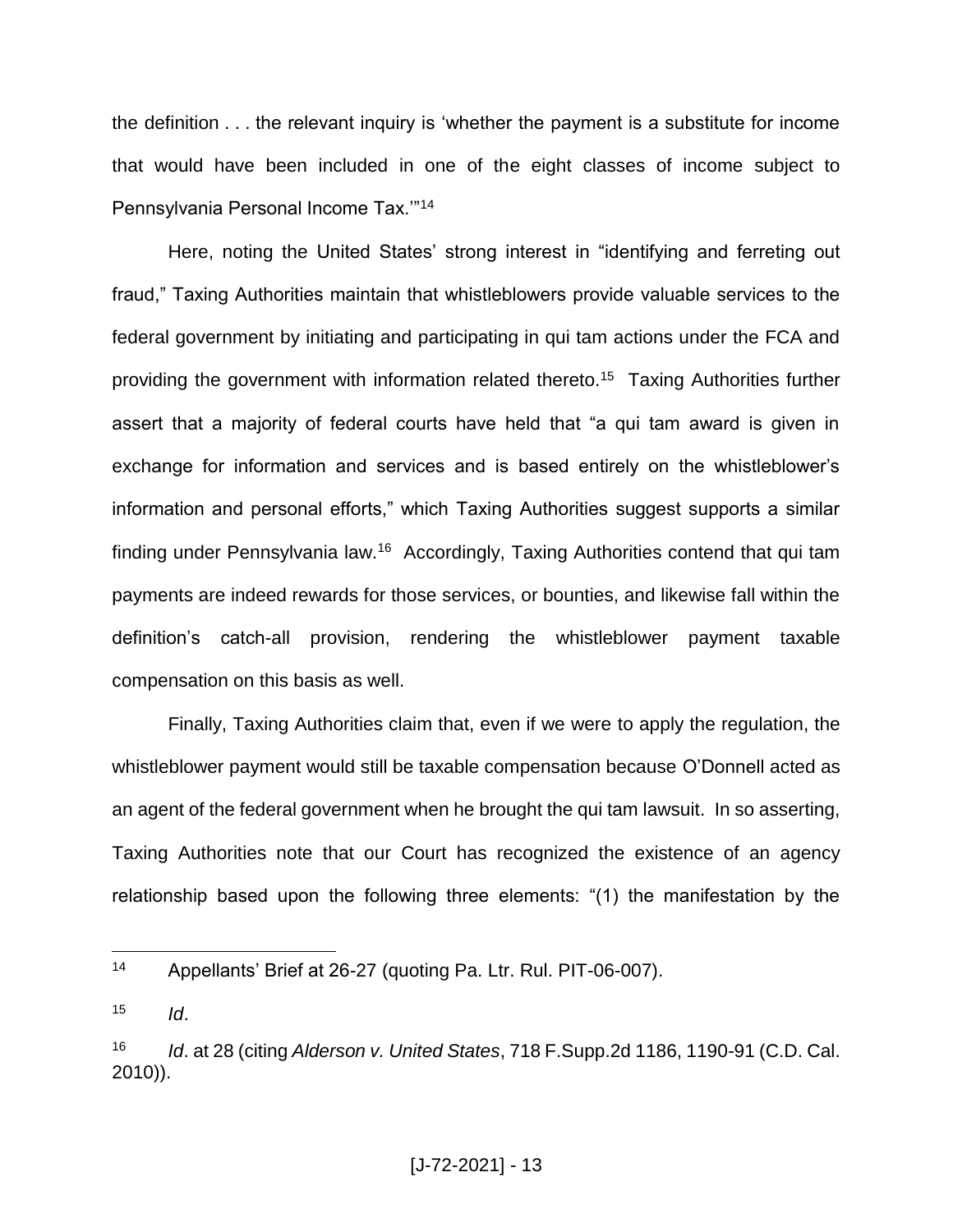principal that the agent shall act for him, (2) the agent's acceptance of the undertaking, and (3) the understanding of the parties that the principal is to be in control of the undertaking."<sup>17</sup>

Applying that standard to the facts of this case, Taxing Authorities argue that the first element of an agency relationship is satisfied because the United States government statutorily manifested its intent for a private individual to act on its behalf by expressly authorizing a person to bring a civil action for violating the FCA in Section 3730(b)(1) and requiring the action to be "brought in the name of the Government." 31 U.S.C. § 3730(b)(1). Next, Taxing Authorities suggest that, by filing the action in this case and disclosing all material evidence and information to the federal government, O'Donnell accepted the undertaking authorized by the FCA, thereby satisfying the second element of an agency relationship. Finally, Taxing Authorities assert that the third element of the agency relationship is satisfied in this case because the FCA makes clear that the government is to be in control of the undertaking. In this regard, Taxing Authorities note: that the qui tam action may only be dismissed with the government's consent, *see id.*; that the government is "not . . . bound by an act of the person bringing the action," *id*. § 3730(c)(1); that the government may settle or dismiss the action without the consent of the person bringing the action, *id*. § 3730(c)(2)(A)-(B); and that the government may impose limitations upon the involvement of the person who initiated the action, *id*. § 3730(c)(2)(C). Taxing Authorities emphasize that the government's dominant role over

<sup>17</sup> *Id*. at 20 (quoting *Basile v. H&R Block, Inc.*, 761 A.2d 1115, 1120 (Pa. 2000)).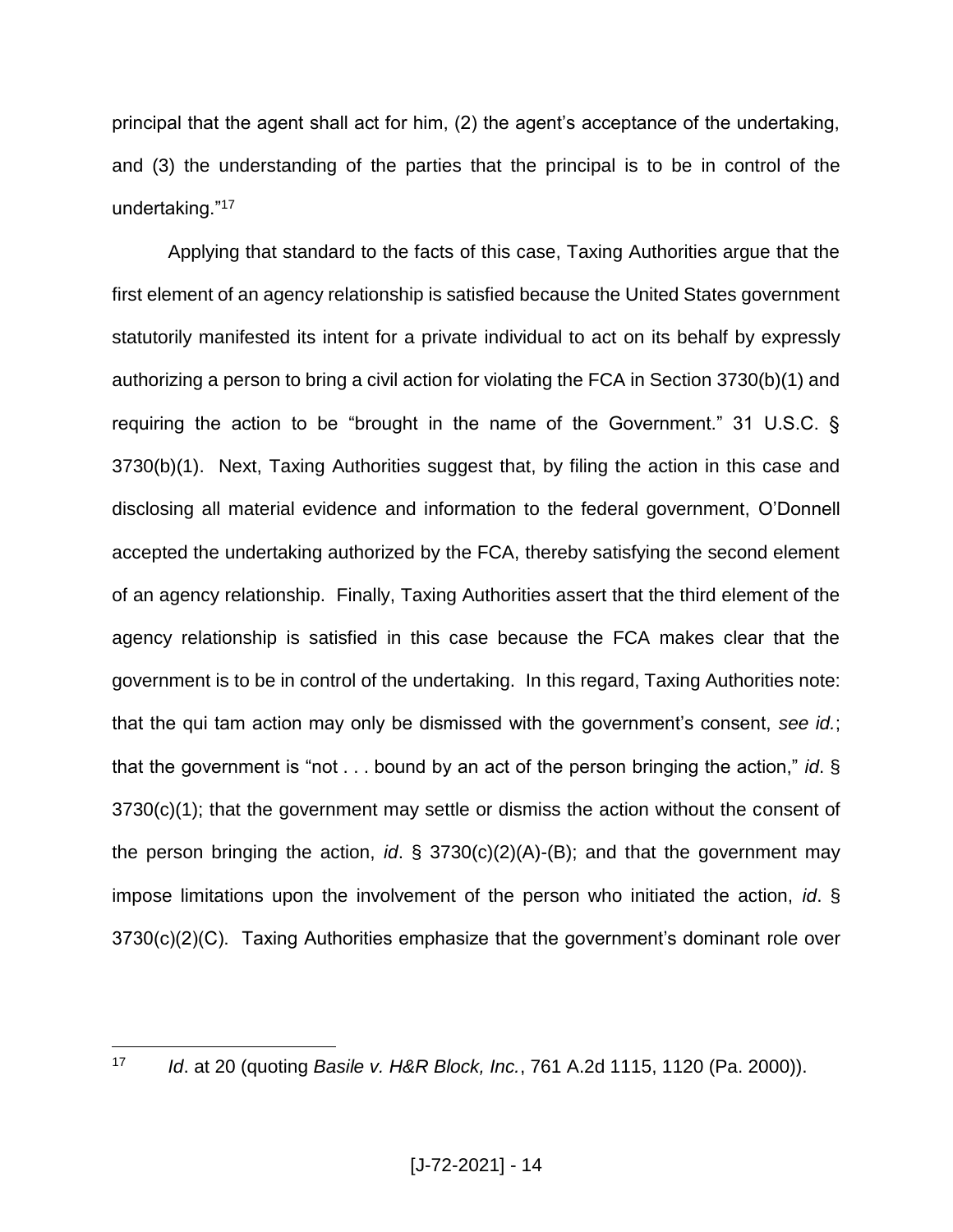the whistleblower in a qui tam action confirms the existence of an agency relationship between the government and the taxpayer herein.<sup>18</sup>

Accordingly, Taxing Authorities maintain that the whistleblower payment is taxable compensation under the LTEA and Tax Code, just as such payments are taxable for federal income tax purposes. Thus, Taxing Authorities ask us to reverse the Commonwealth Court's decision and to enter judgment in their favor in the amount of \$437,194.92.<sup>19</sup>

 $\overline{a}$ <sup>18</sup> Additionally, Taxing Authorities note that the regulation describes compensation as including services rendered as a "casual employee," which the regulation defines as "an individual who performs, or by agreement, refrains from performing, any service of whatever nature and is not an employe [*sic*]." 61 Pa. Code § 101.1. Seemingly suggesting that O'Donnell was a casual employee of the federal government, Taxing Authorities argue that the Commonwealth Court "erred by not examining the facts of this case in light of the broad regulatory definition of a casual employee." Appellants' Brief at 15 n.4. In response, O'Donnell asserts that Taxing Authorities failed to raise this argument below, rendering it waived.

<sup>19</sup> The Department has filed an *amicus curiae* brief in support of Taxing Authorities in this matter, noting that it has a direct interest in the outcome of this case because it is vested with the authority "to determine the tax liability of taxpayers subject to personal income tax," Department's Brief at 2 (citing 72 P.S. §§ 7338, 7355), and to "prescribe, adopt, promulgate and enforce rules and regulations relating to any matter or thing pertaining to the administration and enforcement of the provisions of [the Tax Code] and the collection of taxes imposed by Article III [of the Tax Code]," *id*. at 3 (quoting 72 P.S. § 7354).

The arguments raised in the Department's brief are similar to those advanced by Taxing Authorities. The Department also asserts that the regulation does not specifically define the term "compensation," but, rather, provides a "non-exclusive list of remuneration that meets the definition of compensation," as exhibited by the regulation's use of the word "includes" immediately before its list of various types of remuneration. *Id*. at 6-7. Thus, the Department maintains that the regulation's reference to remuneration in the context of employer/employee and principal/agent relationships is not a limitation on the scope of what is considered compensation under the Tax Code, but, instead, is an example of "common . . . items that qualify as compensation." *Id*. at 10.

The Department suggests that its position in this regard is consistent with its longstanding interpretation of the regulation, highlighting that, when it amended its personal income tax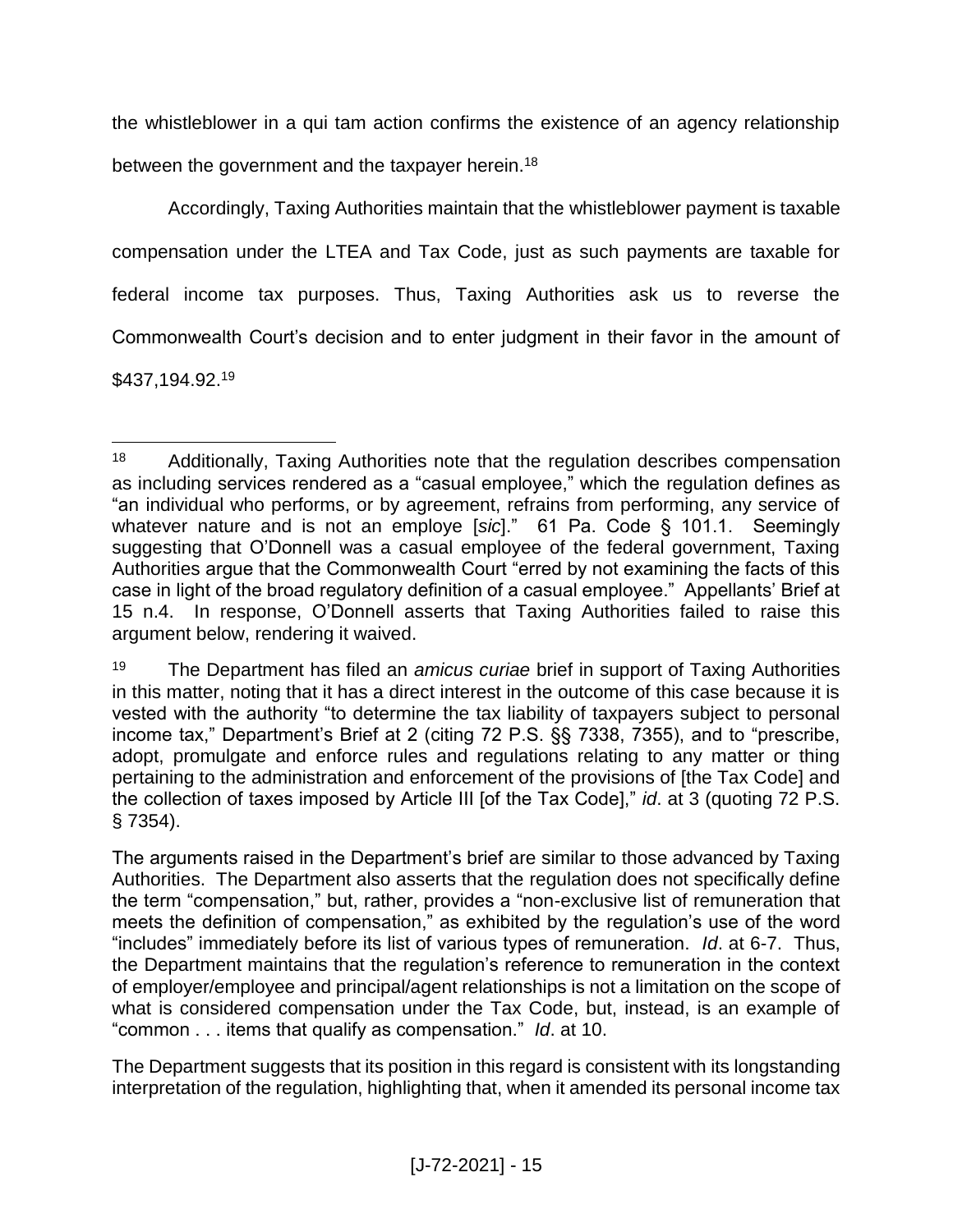In response, O'Donnell contends that the Commonwealth Court properly concluded that the whistleblower payment is not taxable as earned income. Initially, to the extent that Taxing Authorities suggest that the Tax Code's definition of compensation should control over the regulation, O'Donnell maintains that Taxing Authorities waived that argument by failing to raise it before the lower courts. Indeed, O'Donnell claims that Taxing Authorities argued below only that the whistleblower payment was taxable compensation because O'Donnell received it for services he provided while acting as an agent of the federal government—consistent with the regulation. As a result, O'Donnell argues, Taxing Authorities may not now shift their position and allege that the Tax Code and regulation conflict or that the Tax Code definition should prevail.

In any event, O'Donnell contends, the definitions in the Tax Code and the regulation do not conflict, but, rather, must be read in tandem when determining whether the whistleblower payment constitutes taxable compensation. According to O'Donnell, this is because the Borough and the School District derive their authority to levy and collect an earned income tax from the LTEA, and the LTEA defines "earned income" as "[t]he compensation as required to be reported to . . . the Department . . .under section 303 of  $\dots$  the [Tax Code], and rules and regulations promulgated under that section."<sup>20</sup> In light of this language providing that earned income is to be based both on the Tax Code's definition of compensation and the associated rules and regulations, O'Donnell

regulations in 1999, it specifically stated that an item of "remuneration received for services is taxable as compensation whether or not the services were rendered as, or the item is received by, an 'employe.' That is why 'compensation' has always been defined so it 'includes' (and is thus not limited to) 'items of remuneration received by an employe [*sic*].'" *Id*. at 7 n.4 (quoting 29 Pa.B. 6250 (Dec. 11, 1999)) (emphasis omitted).

<sup>&</sup>lt;sup>20</sup> Appellee's Brief at 11 (quoting 53 P.S.  $\S$  6924.501) (emphasis in original).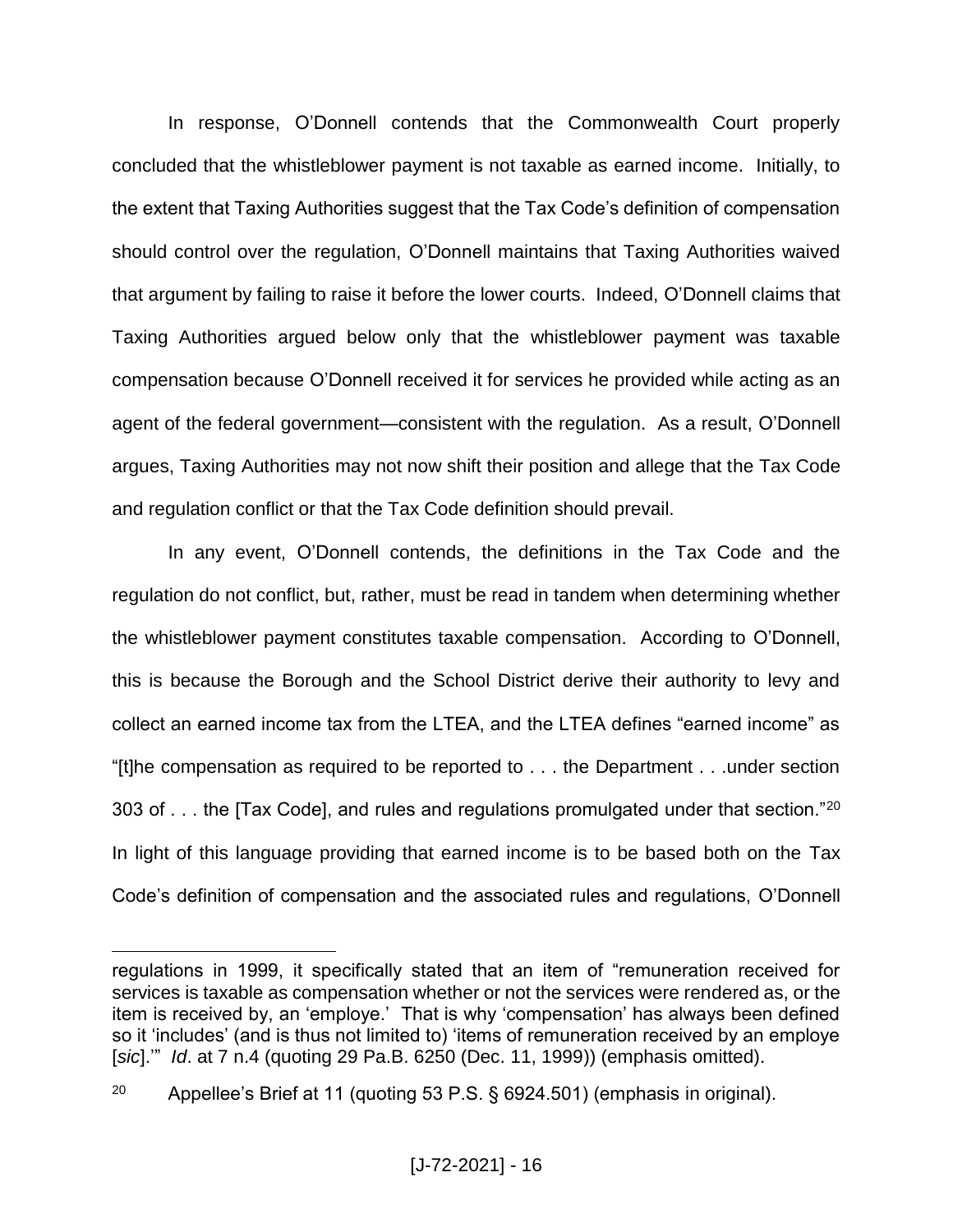stresses that the regulation must indeed be considered in determining whether a payment is taxable compensation. Accordingly, noting that the Tax Code defines compensation, in pertinent part, as remuneration received "for services rendered," 72 P.S. § 7303(a)(1), and that the regulation more specifically provides that compensation includes "items of remuneration received . . . for services rendered as an employee or casual employee, agent or officer," 61 Pa. Code § 101.6(a) (emphasis added), O'Donnell argues that the relevant inquiry in determining whether the whistleblower payment is taxable compensation is whether he received it for services he rendered as an employee or agent of the federal government.

While Taxing Authorities allege that the regulation is at odds with the definition of compensation in the Tax Code and, thus, should not be considered when determining whether a payment is earned income under the LTEA, O'Donnell emphasizes that the regulation existed in 2008, when the General Assembly amended the definition of "earned income" in the LTEA to specifically include both the definition of "compensation" in the Tax Code and the Department's rules and regulations thereunder. Thus, O'Donnell maintains, the General Assembly was well aware of the regulation and its language tying compensation to employer and agent-based relations, and intentionally chose to incorporate it into the LTEA definition. According to O'Donnell, requiring a nexus between compensation and an employer/agency relationship makes sense in this context, as doing so is consistent with the fact that local income tax traditionally is not a tax on all forms of income, but, rather, is more narrowly focused on taxing wages and other forms of payment of this nature. Consequently, O'Donnell argues that, because the regulation is "a duly promulgated regulation of the Department interpreting the definition of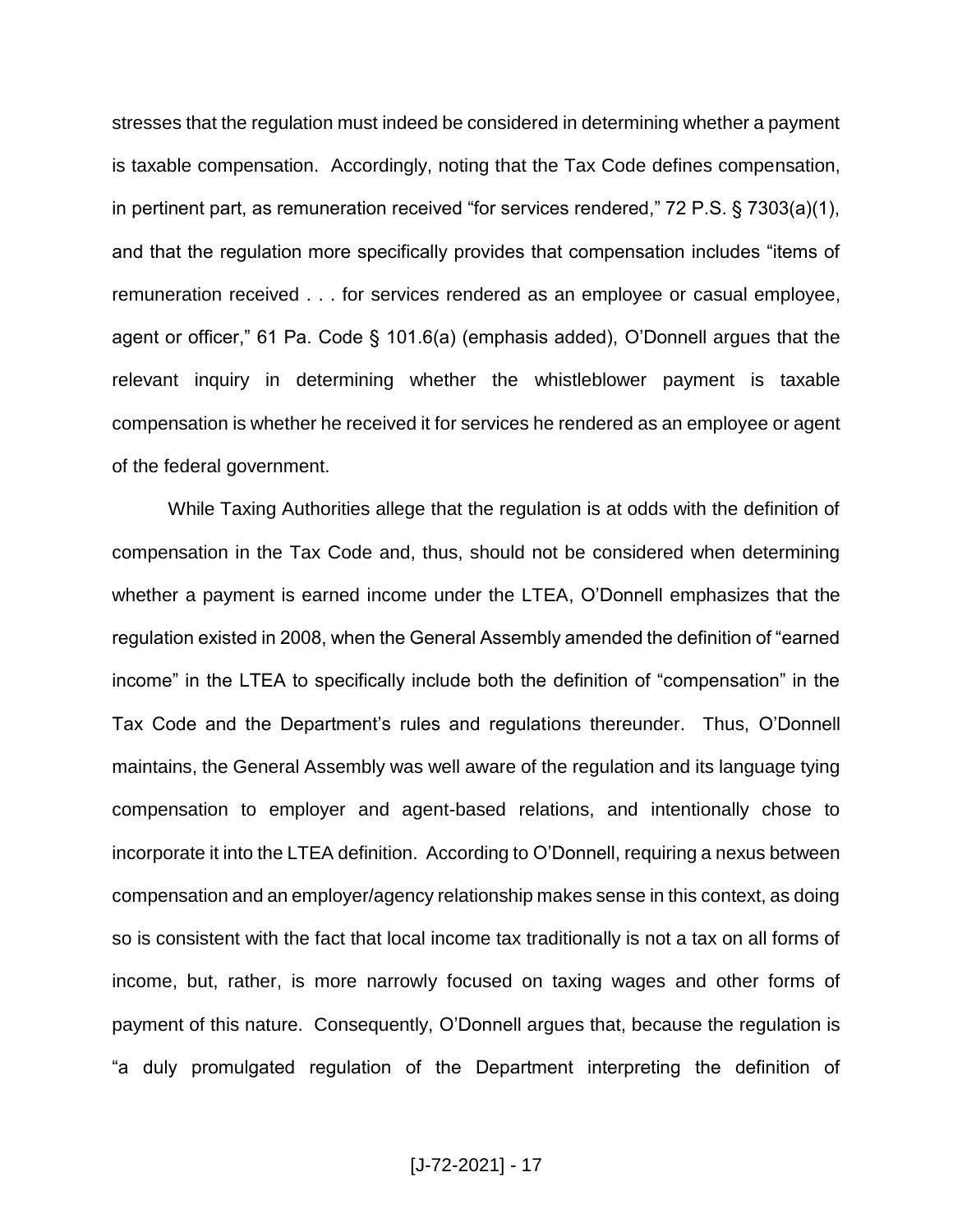compensation under Section 303 of the [Tax] Code," it must be given appropriate weight and deference unless it is clearly erroneous, inconsistent with the Tax Code, or unreasonable.<sup>21</sup>

Invoking the definition of compensation provided by both the Tax Code and the regulation, O'Donnell argues that the Commonwealth Court properly concluded that he was not an agent or employee of the federal government, and, thus, that the whistleblower payment was not compensation for local income tax purposes. More specifically, O'Donnell asserts that he did not act as an agent of the federal government when he initiated the qui tam action because there was no fiduciary relationship between him and the federal government, and because he lacked any power with respect to the federal government's actions related to the litigation. In this regard, O'Donnell highlights that he had no authority to act on the federal government's behalf with respect to the qui tam action or to bind the federal government with his actions, noting that he "brought the qui tam action first and foremost in his name as a plaintiff seeking redress from the court," *id*. at 22, and that federal courts have specifically held that "a whistleblower is not vested with any governmental power."<sup>22</sup>

While O'Donnell concedes that the FCA requires the action to be brought in the name of the United States of America, he stresses that his mere initiation of the action bound the federal government to nothing, as the United States alone retained the authority to intervene and proceed with the litigation, and Section 3730(c)(1) of the FCA

<sup>21</sup> Appellee's Brief at 14.

<sup>22</sup> *Id*. at 23 (quoting *U.S. ex rel. O'Donnells Against Fraud v. Gen. Elec. Co.*, 41 F.3d 1032, 1041 (6th Cir. 1994)).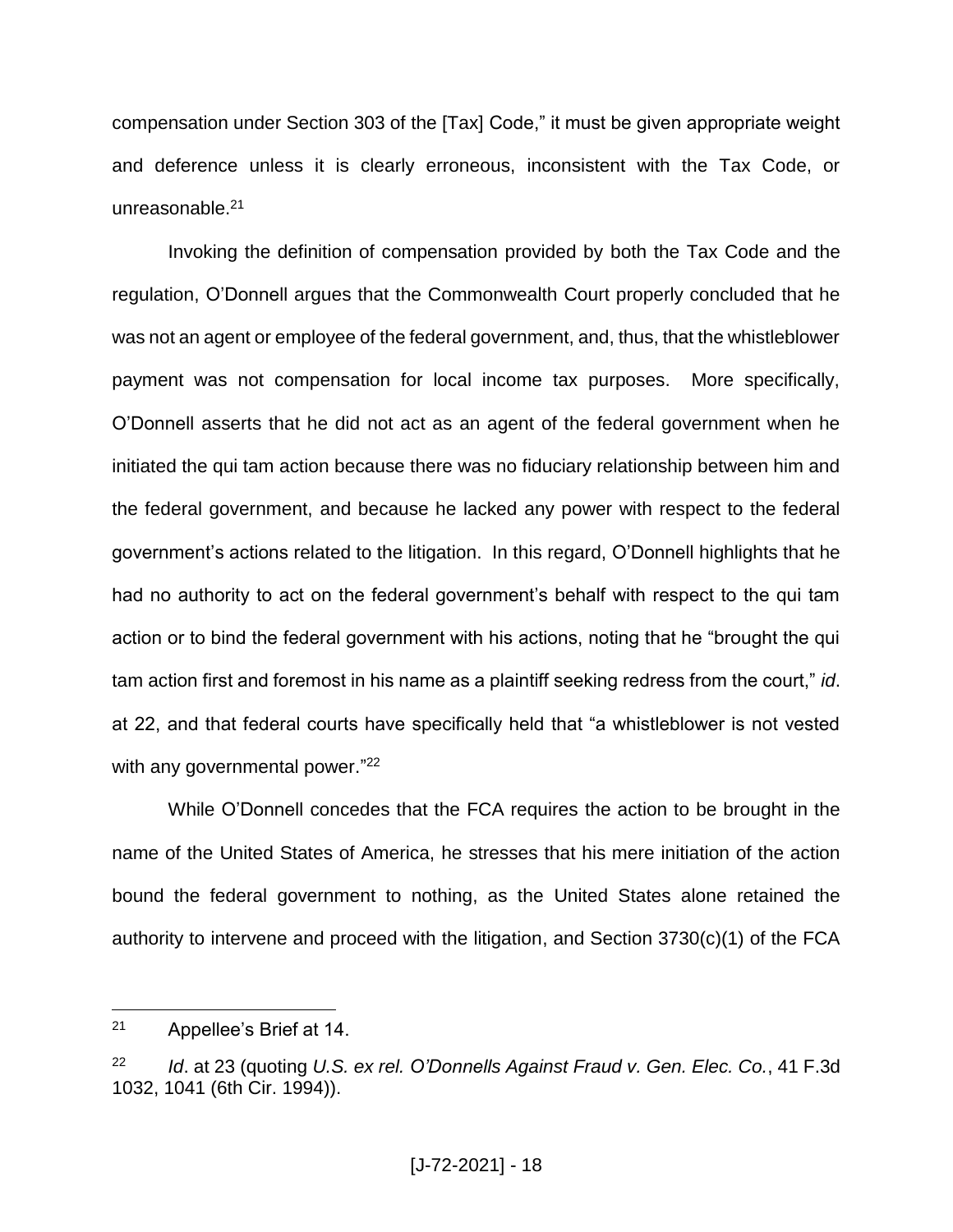specifically provides that "if the Government proceeds with the action, it shall have the primary responsibility for prosecuting the action, and shall not be bound by an act of the person bringing the action."<sup>23</sup> O'Donnell maintains that, when the federal government decides to intervene and proceed with the qui tam action, the government alone holds control over the proceedings, including over the decision of whether to dismiss, litigate, or settle the action, all without the approval of the private plaintiff. O'Donnell asserts that the federal government's decision to intervene and ultimately settle the qui tam action in this case did not create an agency relationship. O'Donnell likewise contends that he was not an employee of the federal government, as the Tax Code defines "employee" as "any individual from whose wages an employer is required under the Internal Revenue Code to withhold Federal income tax," 72 P.S. § 7301(g), and, here, the whistleblower payment was not reported as wages paid to an employee on a federal Form W-2.

O'Donnell posits that, even if he had acted as a federal government agent or employee by bringing the qui tam action, the whistleblower payment still would not be taxable compensation because he did not receive it for services that he rendered to the federal government. Rather, O'Donnell argues, the whistleblower payment was merely an award of the share of the global settlement that he was to receive as a plaintiff in the prosecution of the action, again emphasizing that he brought the qui tam action in his name and initiated the prosecution thereof.

O'Donnell maintains that the United States' treatment of the whistleblower payment for federal income tax purposes suggests that the government did not believe that O'Donnell provided services to it as part of the qui tam action. O'Donnell notes that

23 <sup>23</sup> *Id*. at 22 (quoting 31 U.S.C. § 3730(c)(1)) (emphasis omitted).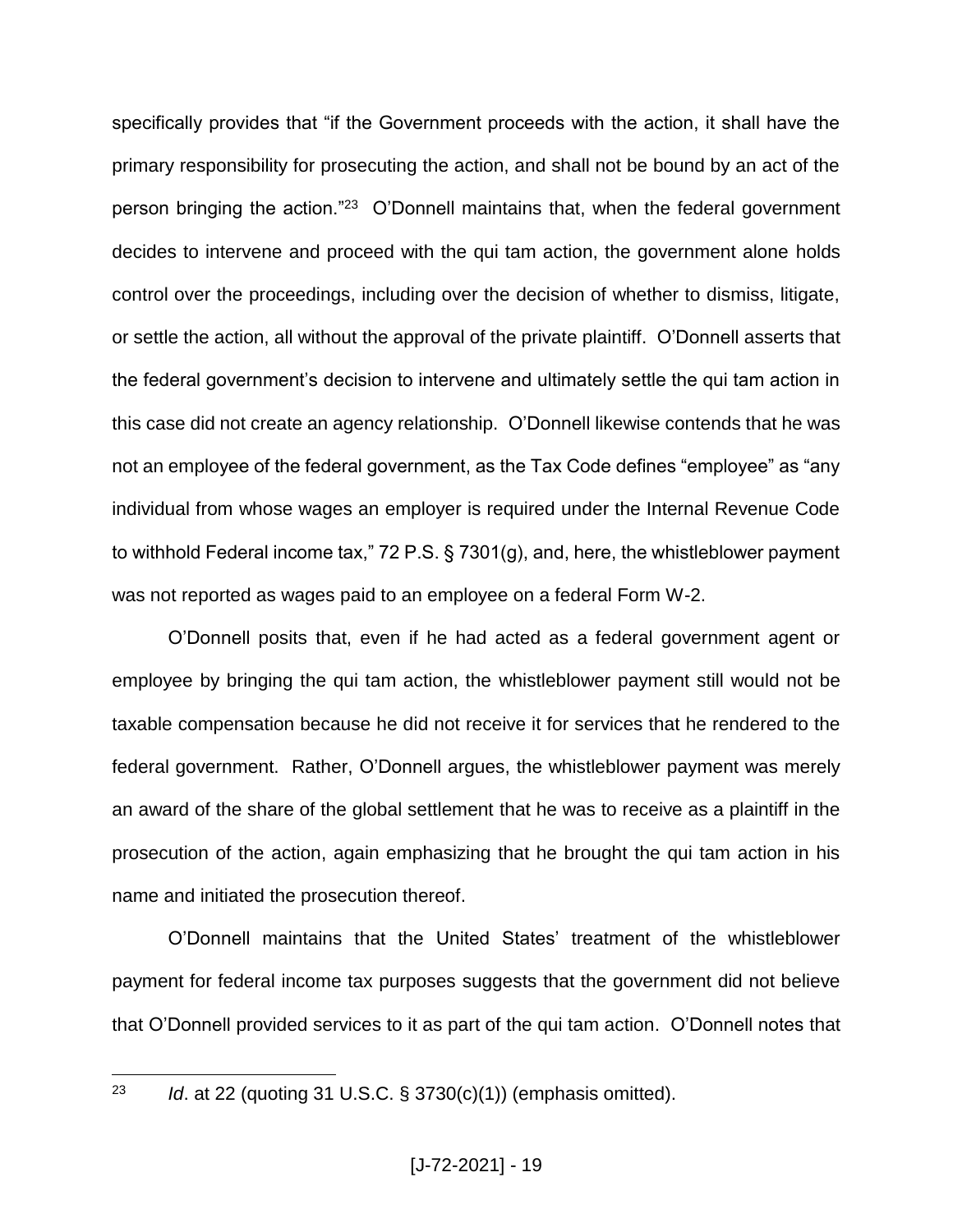the whistleblower payment to O'Donnell is reported as "other income" in Box 3 on the federal Form 1099-MISC, a category used to report "prizes and awards that are not for services performed," as opposed to Box 7, in which "prizes and awards for services performed by nonemployees" are reported.<sup>24</sup>

Although O'Donnell concedes that the Internal Revenue Code does not typically inform our analysis of matters concerning Pennsylvania personal income tax, he contends that the manner in which the federal government classified the whistleblower payment for federal income tax purposes is instructive in determining whether the whistleblower payment was for services rendered, inasmuch as "the federal government is the best authority to determine whether a payment is for services."<sup>25</sup> Because the federal government did not consider the whistleblower payment to be reportable for federal income tax purposes as compensation for services rendered, O'Donnell argues, the payment also should not be considered taxable compensation for purposes of Pennsylvania personal income tax or local earned income tax.

Finally, O'Donnell emphasizes that Pennsylvania's method of taxing personal income is unique because, while most other states use either a person's total federal adjusted gross income or his taxable income under the Internal Revenue Code as the base for calculating that individual's state personal income tax, Pennsylvania imposes personal income tax only on payments which fall into certain enumerated classes of income. Accordingly, O'Donnell maintains, because qui tam payments do not fall within

<sup>&</sup>lt;sup>24</sup> Appellee's Brief at 28-29 (quoting 2014 Instructions for Form 1099-MISC, 5-6, available at https://www.irs.gov/pub/irs-prior/i1099msc--2014.pdf) (emphasis omitted).

<sup>25</sup> *Id*. at 28 (emphasis omitted).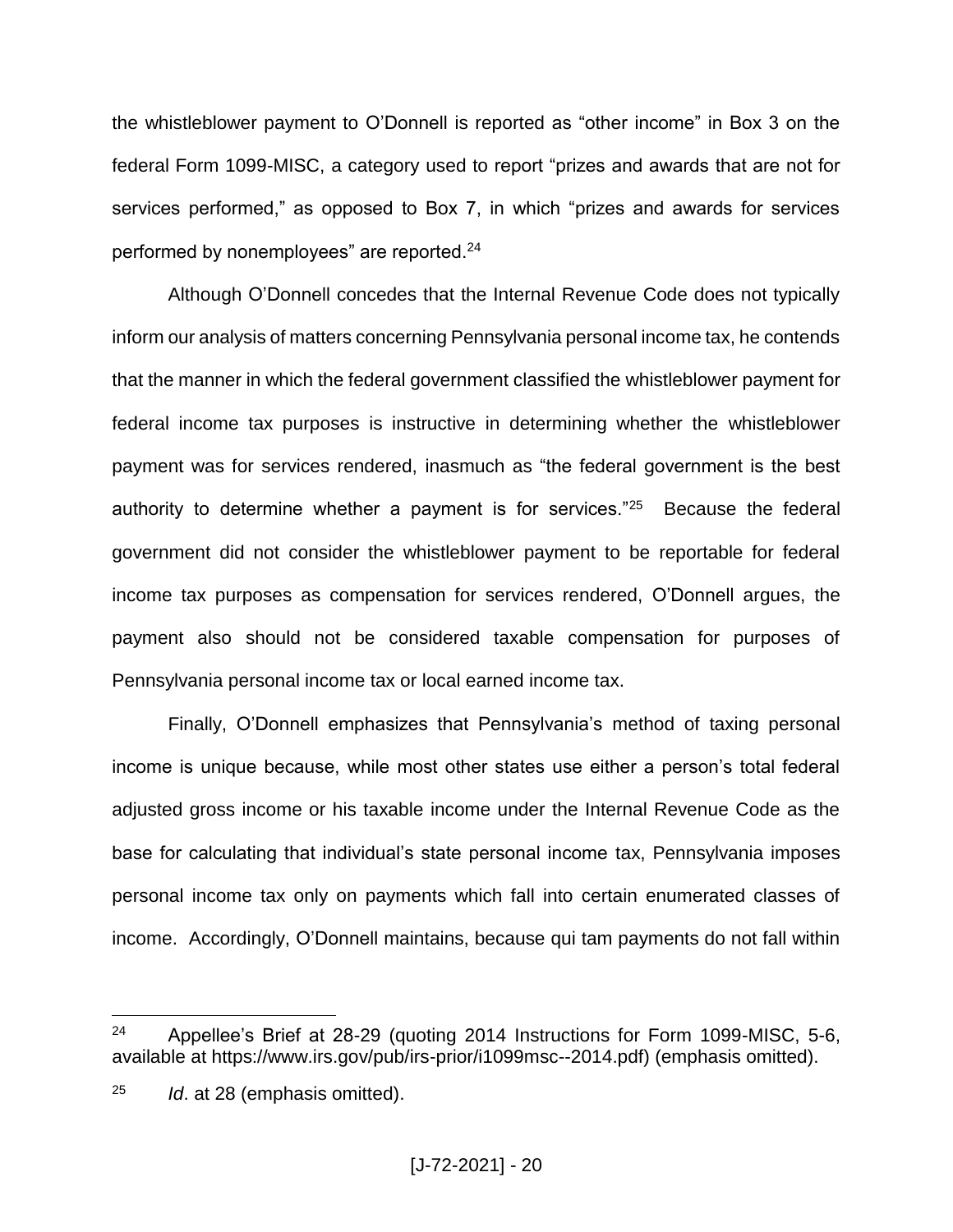any of these enumerated classes of income, they are not subject to Pennsylvania and local income tax, and other states' treatment of whistleblower payments under their respective personal income tax schemes have no bearing on whether such payments are taxable under the laws of this Commonwealth. O'Donnell argues that this conclusion is "consistent with the well-settled principle that a tax cannot be implied if the income at issue does not stem from any of the eight taxable classes."<sup>26</sup> O'Donnell urges this Court to affirm the Commonwealth Court's decision finding that the whistleblower payment was not taxable compensation under the LTEA.<sup>27</sup>

The question of whether a qui tam payment is considered taxable earned income under the LTEA is a matter of statutory interpretation. As such, our standard of review is *de novo* and our scope of review is plenary. *Commonwealth v. Lynn*, 114 A.3d 796, 817- 18 (Pa. 2015). It is well settled that, in interpreting a statute, this Court's objective is to ascertain and give effect to the intent of our General Assembly. 1 Pa.C.S. § 1921(a). The best expression of this intent is found in the statute's plain language. *Cagey v. Commonwealth*, 179 A.3d 458, 462 (Pa. 2018). If the statutory language is "clear and free from all ambiguity, the letter of it is not to be disregarded under the pretext of pursuing its spirit." 1 Pa.C.S. § 1921(b).

<sup>26</sup> *Id*. at 15.

<sup>27</sup> While the Department filed an *amicus curiae* brief in support of Taxing Authorities' interpretation of "compensation" under the Tax Code and the regulation, O'Donnell argues that "the Department is bound by the plain language of its own regulations and cannot adopt positions contrary to the language set forth in the [Tax] Code." Appellee's Brief at 16 (citing *Saturday Family LP v. Commonwealth*, 168 A.3d 400, 407 (Pa. Cmwlth. 2017) ("courts need not defer to an administrative agency's interpretation of its own regulation where that interpretation 'is clearly erroneous or inconsistent with the regulation.'")).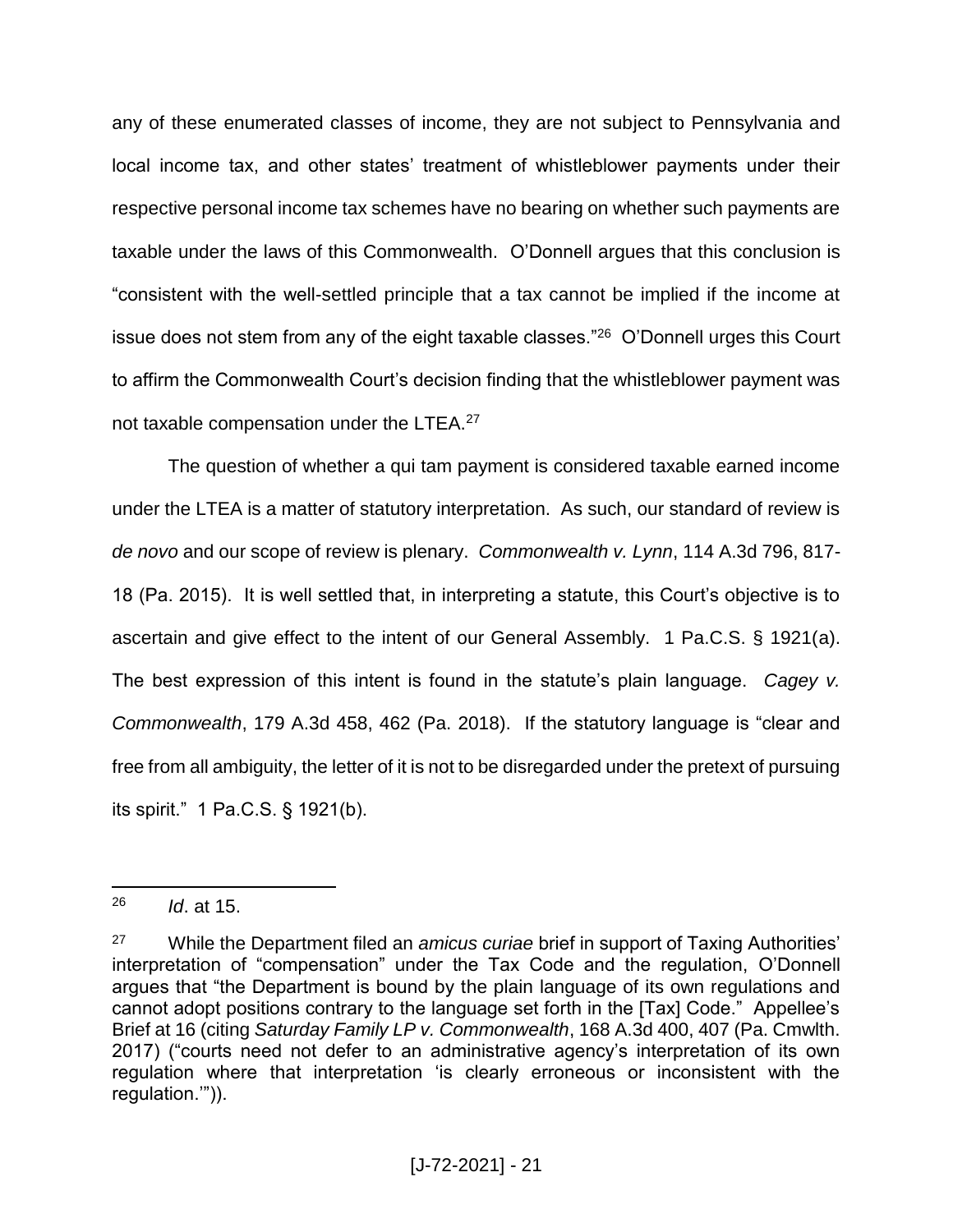We construe words and phrases "according to the rules of grammar and according to their common and approved usage." 1 Pa.C.S. § 1903(a). Here, we can ascertain the legislature's intent and meaning from the plain and unambiguous language of Section 303. "When the language of a statute is plain and unambiguous and conveys a clear and definite meaning, there is no occasion for resorting to the rules of statutory interpretation and construction; the statute must be given its plain and obvious meaning." *Commonwealth ex rel. Cartwright v. Cartwright*, 40 A.2d 30, 33 (Pa. 1944).

In Pennsylvania, compensation is taxable under the Local Tax Enabling Act ("LTEA") and the Tax Reform Code. The local earned income tax is assessed pursuant to the LTEA, 53 P.S. §§ 6924.101-6924.901. Taxable "earned income" under the LTEA is defined as "the compensation as required to be reported to . . . the Department of Revenue under [Section 303 of the Tax Reform Code of 1971], and the rules and regulations promulgated under that section . . . ." 53 P.S. § 6924.501. Section 303 of the Tax Reform Code, in turn, defines "compensation" as: "All salaries, wages, commissions, bonuses and incentive payments whether based on profits or otherwise, fees, tips and similar remuneration received for services rendered whether directly or through an agent and whether in cash or in property . . . ." 72 P.S.  $\S$  7303(a)(1)(i).<sup>28</sup> Qui tam payments are not explicitly listed in this definition. Thus, in order to ascertain whether these

 $28$  In addition to compensation, the other classes of income listed in Section 303 include net profits; net gains or income from disposition of property; net gains or income derived from or in the form of rents, royalties, patents and copyrights; dividends; interest "derived from obligations which are not statutorily free from State or local taxation under any other act of the General Assembly . . . or under the laws of the United States . . . ."; gambling and lottery winnings other than noncash prizes of the Pennsylvania State Lottery; and net gains or income derived through estates or trusts. 72 P.S. § 7303(a)(2)- (8).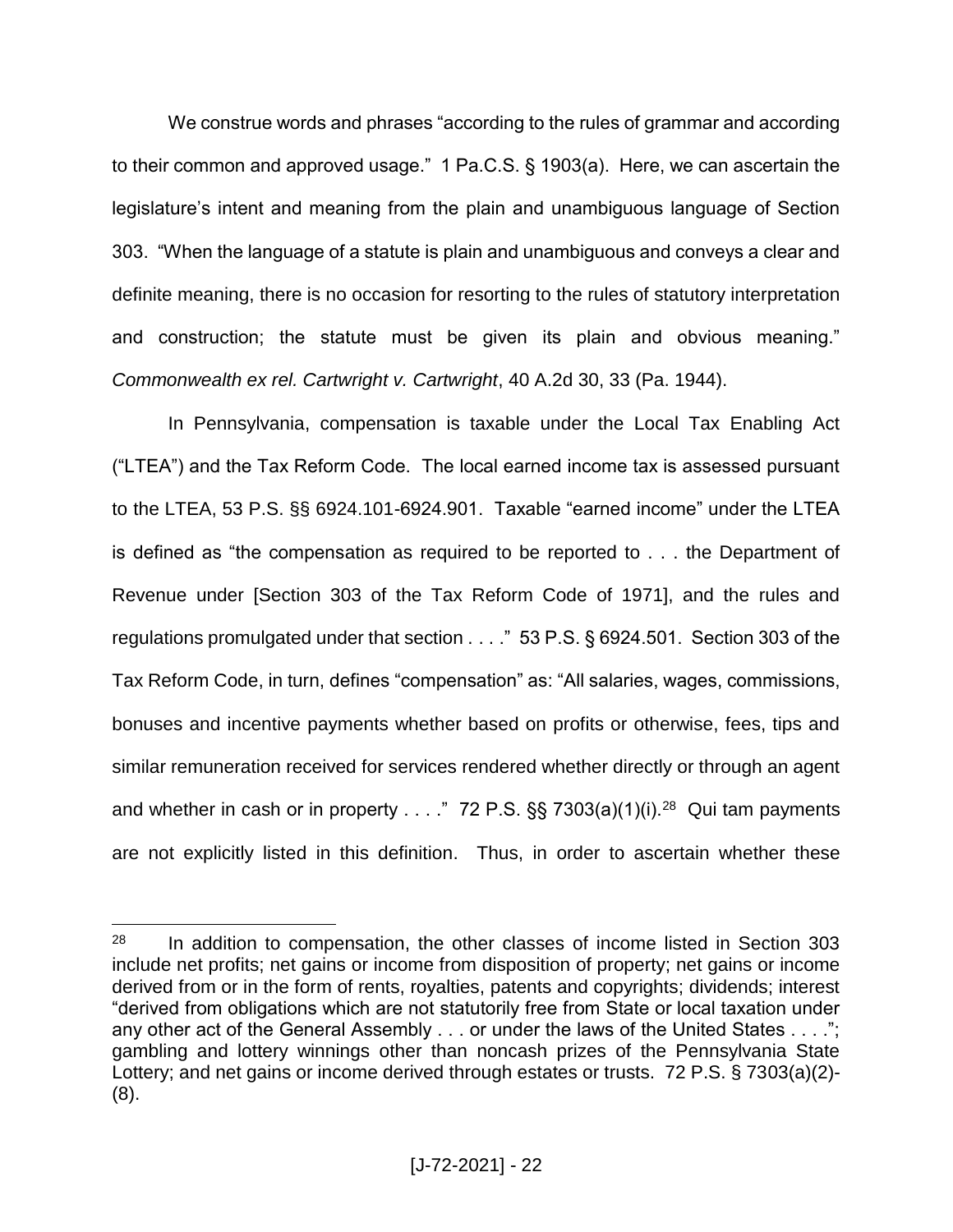payments constitute taxable compensation, we must determine whether they fall within any of the categories of compensation enumerated in Section 303(a)(1)(i).

To answer that question, an understanding of qui tam actions under the FCA is necessary. The FCA aims to prevent fraud upon the federal government by incentivizing private citizens, known as relators or whistleblowers, to act "for the person and for the United States Government" against the entity perpetrating fraud. 31 U.S.C. § 3730(b)(1). The action is brought in the name of the federal government. *Id*. Once the relator files suit and notifies the government, the government chooses whether to pursue the claim, to allow the relator to pursue the claim, or to seek dismissal of the claim. *Id*. § 3730(b)(2), (b)(4), (c). If the government declines to intervene, the relator has the exclusive right to conduct the action. *Id*. § 3730(b)(4). Whistleblowers, who, quite often are employed by the entity engaging in fraud, are authorized to receive a portion of the award ultimately obtained by the government in view of their role in bringing and pursuing the action. *Id*. § 3730(d). The payment is proportional to the whistleblower's efforts in the case, including the nature of the information that the whistleblower discloses to the federal government and the role the whistleblower played in advancing the case to litigation. *Id*.

The FCA "gives the relator an interest in the lawsuit, and not merely the right to retain a fee out of the recovery." *Vermont Agency of Nat. Res.*, 529 U.S. at 772 (emphasis removed). In addition to authorizing relators to act for themselves and the federal government, the FCA gives relators the right to continue as parties to the action, even where the government has assumed primary responsibility for prosecuting it, 31 U.S.C. § 3730(c)(1); entitles relators to a hearing if the government seeks dismissal of the claim,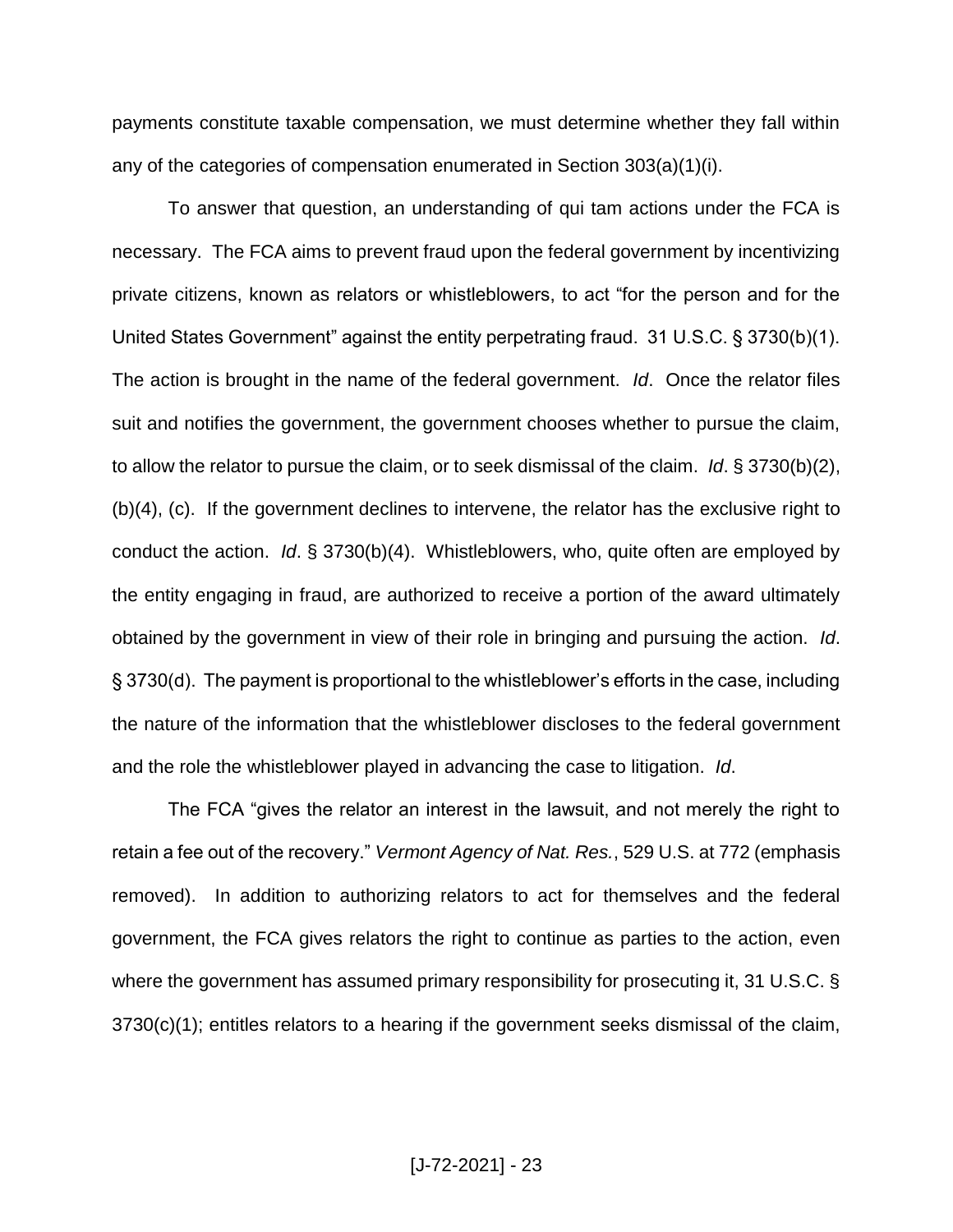*id*. § 3730(c)(2)(A); and prohibits the government from unilaterally settling claims over relators' objections without a specific judicial determination, *id*. § 3730(c)(2)(B).

Awarding the whistleblower a portion of the settlement allows the individual who initiated the qui tam lawsuit to share in the amount ultimately paid by the entity perpetrating the fraud, thereby providing these individuals with a financial incentive to turn on their employers. The purpose of the FCA is to "enhance the government's ability to recover losses sustained as a result of fraud against the government," and the qui tam provisions achieve incentives for "whistle-blowing insiders with genuinely valuable information." *In re Natural Gas Royalties*, 562 F.3d 1032, 1038-39 (10th Cir. 2009) (cleaned up). This incentive drives the initiation of the lawsuit, an economic reality the federal courts have recognized time and time again.<sup>29</sup>

 $\overline{a}$ <sup>29</sup> *See, e.g., Campbell v. Redding Med. Ctr.*, 421 F.3d 817, 821 (9th Cir. 2005) ("Congress sought to provide incentives to qui tam whistleblowers to come forward. . . ."); *United States ex rel. Fine v. Sandia Corp.*, 70 F.3d 568, 571 (10th Cir. 1995) (observing that, to further the purpose of recovering losses sustained as a result of fraud, Congress sought to achieve "the golden mean between adequate incentives for whistle-blowing insiders with genuinely valuable information and discouragement of opportunistic plaintiffs who have no significant information to contribute of their own."); *United States v. Northrop Corp.*, 59 F.3d 953, 963 (9th Cir. 1995) (recognizing that that the central purpose of the qui tam provisions is to "set up incentives to supplement government enforcement" and "encourage insiders privy to a fraud on the government to blow the whistle on the crime"); *United States v. NEC Corp.*, 11 F.3d 136, 139 (11th Cir. 1993) ("The FCA's qui tam provisions do not act as a penalty; rather, they provide incentive to government 'whistleblowers' and compensate such individuals for their time and trouble."); *United States ex rel. Stinson, Lyons, Gerlin & Bustamante, v. Prudential Ins. Co.*, 944 F.2d 1149, 1154 (3d. Cir. 1991) (recognizing incentives for private enforcement of the FCA); *Rocco v. Comm'r of Internal Rev.*, 121 T.C. 160, 165 (T.C. 2003) ("The payment to a relator in a qui tam action is not a penalty imposed on the wrongdoer; instead, it is a financial incentive for a private person to provide information and prosecute claims relating to fraudulent activity."); *United States ex rel. Semtner v. Med. Consultants*, 170 F.R.D. 490, 495 (W.D. Okla. 1997) ("It is undeniable on even the most cursory review of the legislative record that the qui tam provisions were added to the FCA as an incentive to have individuals come forward with information and prosecute claims which might not be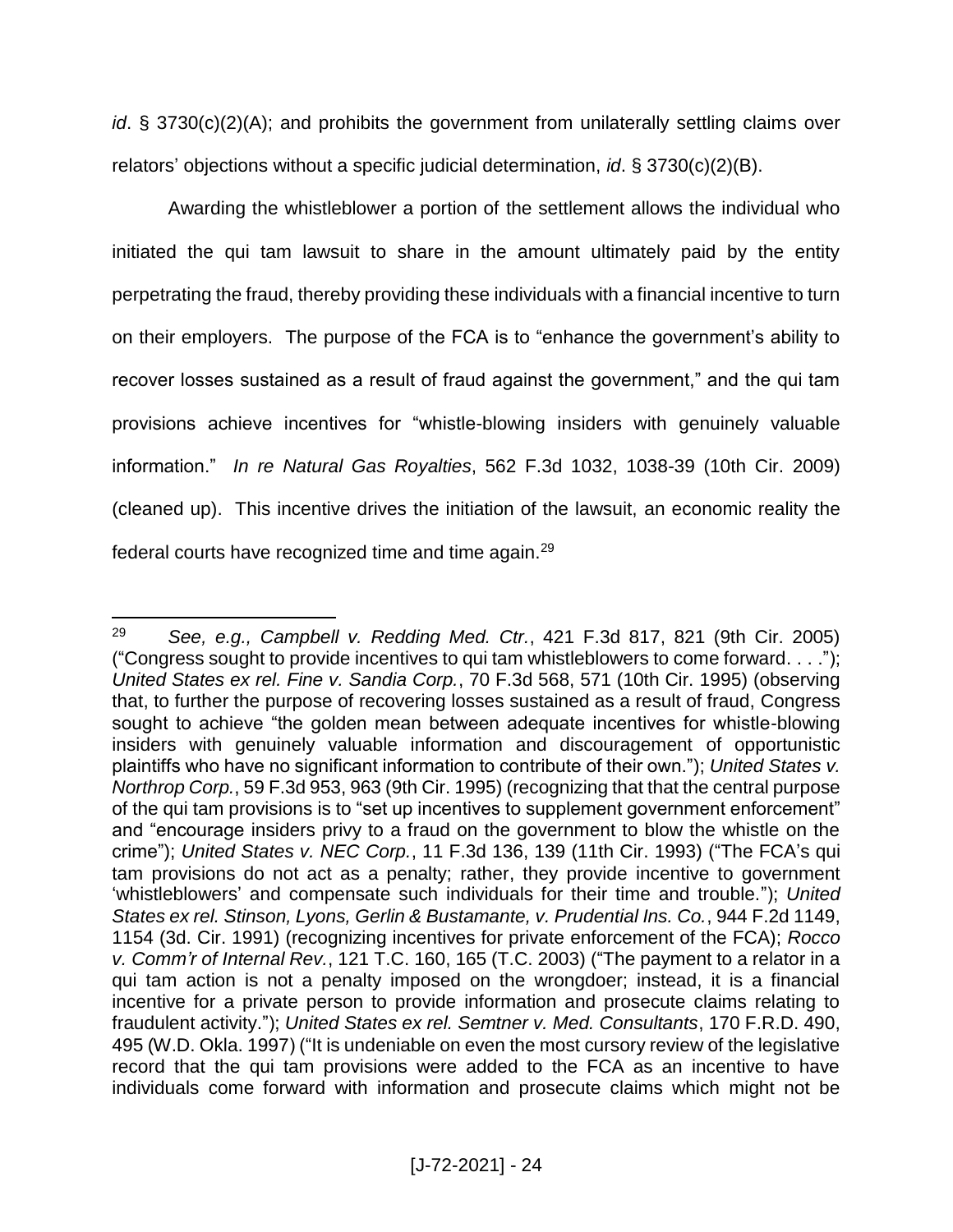Incentive payments are included in the statutory definition of compensation. 72 P.S. § 7303. Although "incentive payment" is not statutorily defined, an incentive is generally understood as something provided to motivate further action. Merriam-Webster defines "incentive" as "something that incites or has a tendency to incite to determination or action." *Incentive*, MERRIAM-WEBSTER'S ONLINE DICTIONARY, https://www.merriamwebster.com/dictionary/incentive (last visited Dec. 3, 2021). And the term "payment" plainly includes the provision of a portion of a financial settlement, such as the percentage of the settlement contemplated in the FCA.

By the terms of the FCA, O'Donnell's qui tam payment was intended to incentivize whistleblowers like O'Donnell to identify employer fraud, initiate the qui tam action, and provide valuable information to the federal government. To compensate O'Donnell for acting as a relator under the FCA, O'Donnell received 16% of the global settlement, an amount warranted because O'Donnell's "substantially contributed to the prosecution of the action." 31 U.S.C. § 3730(d)(1). The qui tam payment plainly was O'Donnell's incentive. This incentive payment is taxable as compensation under the plain language of the Tax Reform Code, and, therefore, as earned income under the LTEA. *See Marchlen v. Twp. of Mt. Lebanon*, 746 A.2d 566, 569 (Pa. 2000) (holding that stock options granted as an award and "incentive to promote the employer's well-being" are

initially efficient for the government to pursue.")*; United States ex rel. Springfield Terminal Ry. Co. v. Quinn*, 14 F.3d 645 (D.C. Cir. 1994) (recognizing that the 1986 amendments to the FCA enhanced incentives by increasing the monetary award to relator).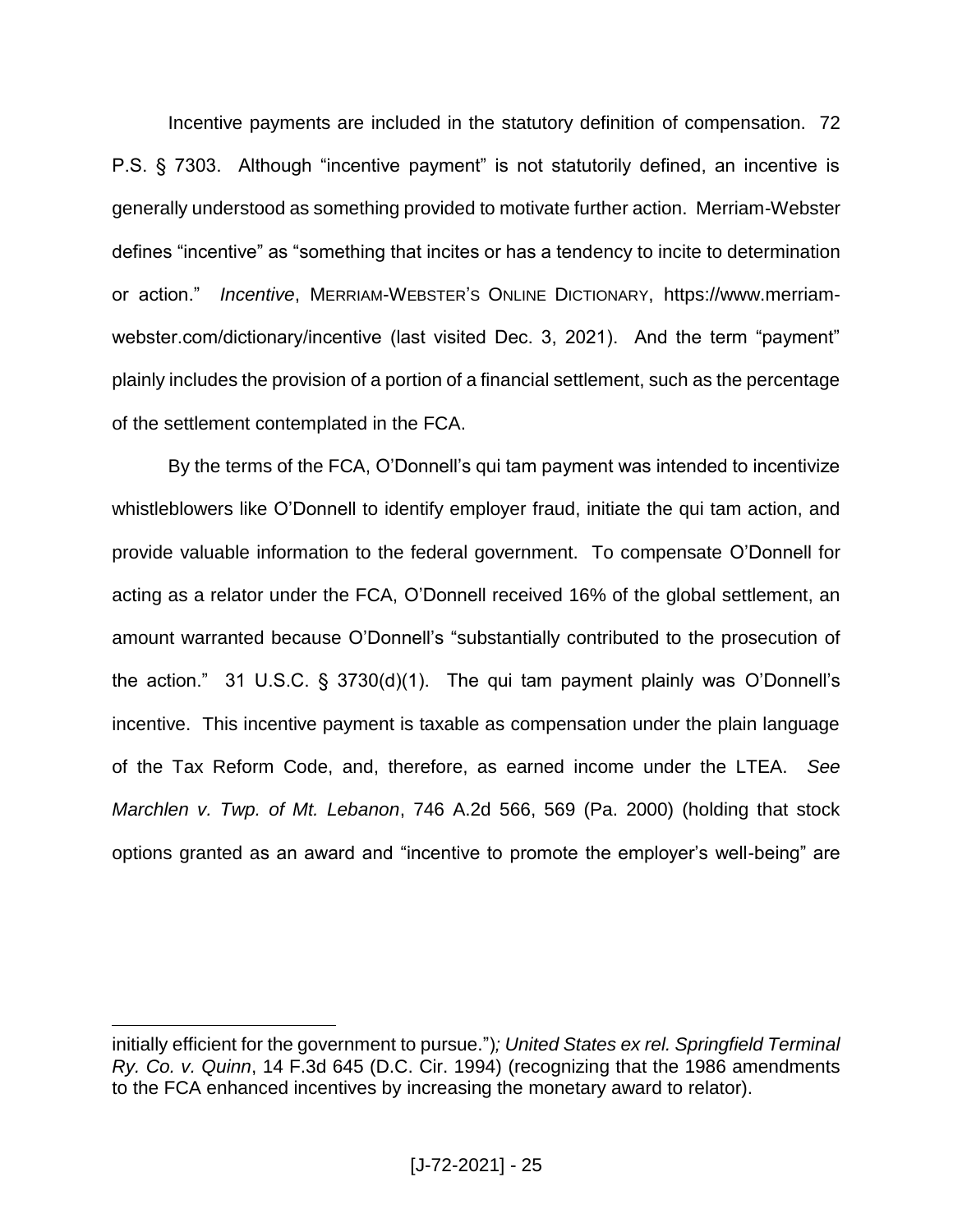"incentive payments" under the LTEA). The plain language of the statute answers the question before us.<sup>30</sup>

Rather than apply the plain language of Section 303, the Commonwealth Court held that, in order for O'Donnell's whistleblower payment to be compensation, it would have to have been for services rendered, which, in turn, would require O'Donnell to be an employee of the federal government. *O'Donnell,* 880 C.D. 2019, 2020 WL 7413634 at \*9. The Dissent likewise would conclude that Section 303's definition of compensation as imported into the LTEA reasonably suggests that an employment relationship is required. Dissenting Op. at 2.

There is nothing in the plain language of Section 303 suggesting that an employment nexus is a prerequisite for a payment to qualify as compensation. By omitting employment as a prerequisite, the statute plainly does not require it. *See Commonwealth v. Giulian*, 141 A.3d 1262, 1268 (Pa. 2016) ("[A]lthough one is admonished to listen attentively to what a statute says, one must also listen attentively to what a statute does not say.") (cleaned up). The plain language of Section 303 includes

 $\overline{a}$ <sup>30</sup> While a qui tam payment is categorized most aptly as a taxable incentive payment, it also meets Section 303's definition of compensation for "similar remuneration for services rendered." 72 P.S. § 7303(a)(1)(i). The qui tam payment was rendered as remuneration for O'Donnell's services in providing useful information to the federal government about his employer's fraud and for initiating the qui tam action. *See* 31 U.S.C. § 3730 (d)(1) (tying the amount of the award to the level of contribution); *NEC Corp.*, 11 F.3d at 139 (11th Cir. 1993) ("The FCA''s qui tam provisions do not act as a penalty; rather, they provide incentive to government 'whistleblowers' and compensate such individuals for their time and trouble.").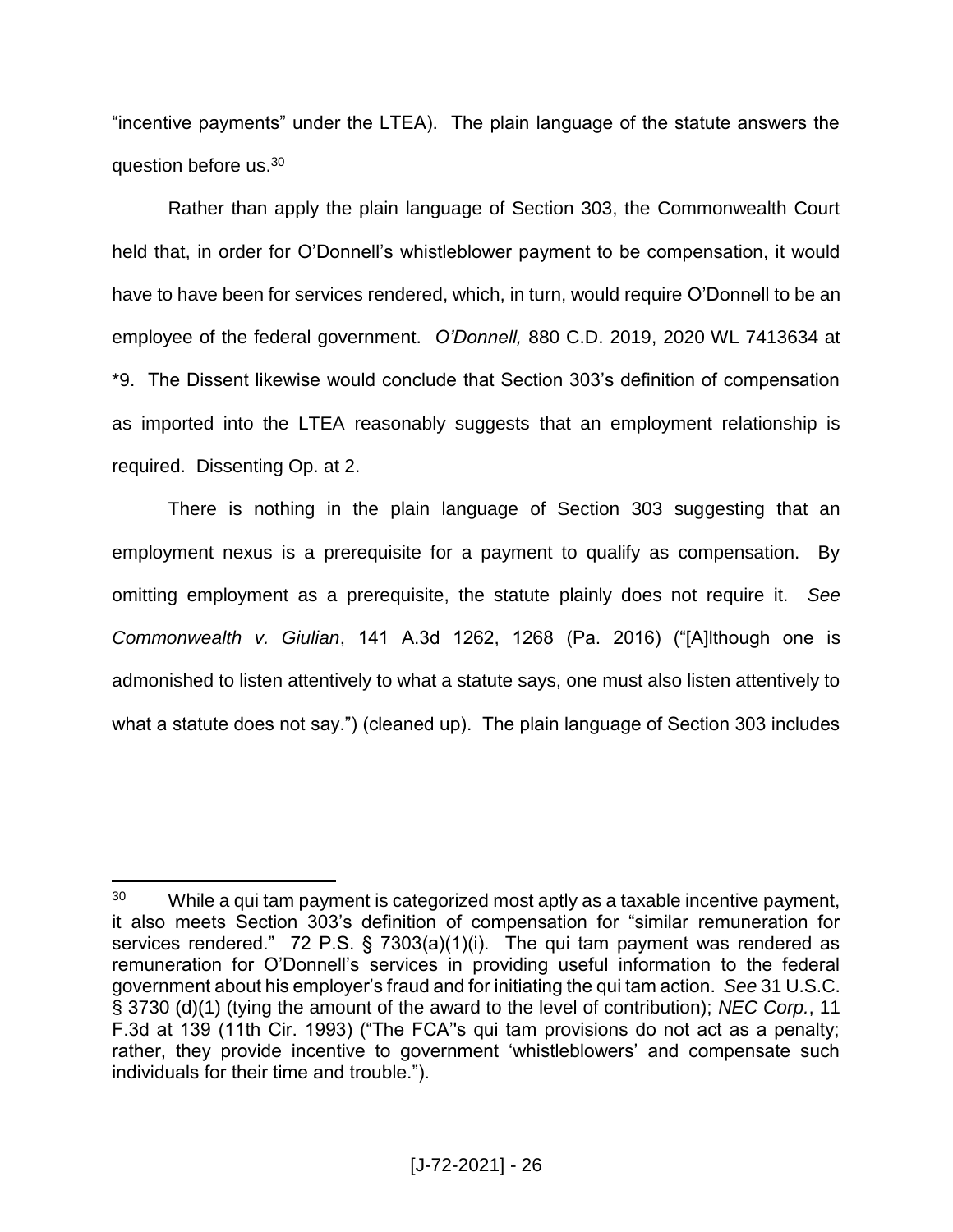"incentive payment" as compensation without regard to an employment relationship between the payor and payee.<sup>31</sup>

The Commonwealth Court's non-statutory creation of an employment requirement in Section 303 does not account for the enumerated categories of compensation contained in Section 303 that plainly do not pertain to employment at all. For example, commissions, fees, and tips routinely are provided outside of any employment relationship. As the Department of Revenue notes, contractors who submit 1099-MISC forms do so in order to report their non-employee compensation.<sup>32</sup> The Tax Reform Code generally recognizes non-employee compensation and requires withholding for such compensation. 72 P.S. § 7316.2. Non-employee compensation further includes real estate finder fees, referral fees, rewards for finding lost pets, and payments to artists and tradespersons.<sup>33</sup> There is no statutory basis for the Commonwealth Court's narrowing of taxable compensation in Pennsylvania.<sup>34</sup>

<sup>&</sup>lt;sup>31</sup> Finding ambiguity as to whether Section 303 requires compensation to be tied to an employment relationship, the Dissent would apply the maxim that ambiguity in tax statutes must be resolved in favor of the taxpayer to hold that the qui tam payment is not taxable as compensation. *See* Dissenting Op. at 2-4. The statute's omission of an employment prerequisite does not render the statute ambiguous. Rather, this omission reveals that the statute, by its plain terms, does not tie compensation to employment.

<sup>32</sup> Department's *Amicus Curiae* Br. at 10.

<sup>33</sup> Department's *Amicus Curiae* Br. at 11-12.

<sup>&</sup>lt;sup>34</sup> Our statutory interpretation is consistent with the Supreme Court of the United States' understanding of qui tam payments. In *Vermont Agency of Natural Resources,* 529 U.S. at 772, the High Court recognized that a relator has both "an interest in the lawsuit" and "a concrete private interest" in the outcome. The relator's interest in the lawsuit (including providing evidence, initiating the action, continuing as a party, being heard before dismissal, and objecting to the government's settlement), demonstrates the services provided by the relator. The qui tam payment vindicates the relator's private interest. This understanding demonstrates that the qui tam payment is an incentive payment and "remuneration for services rendered."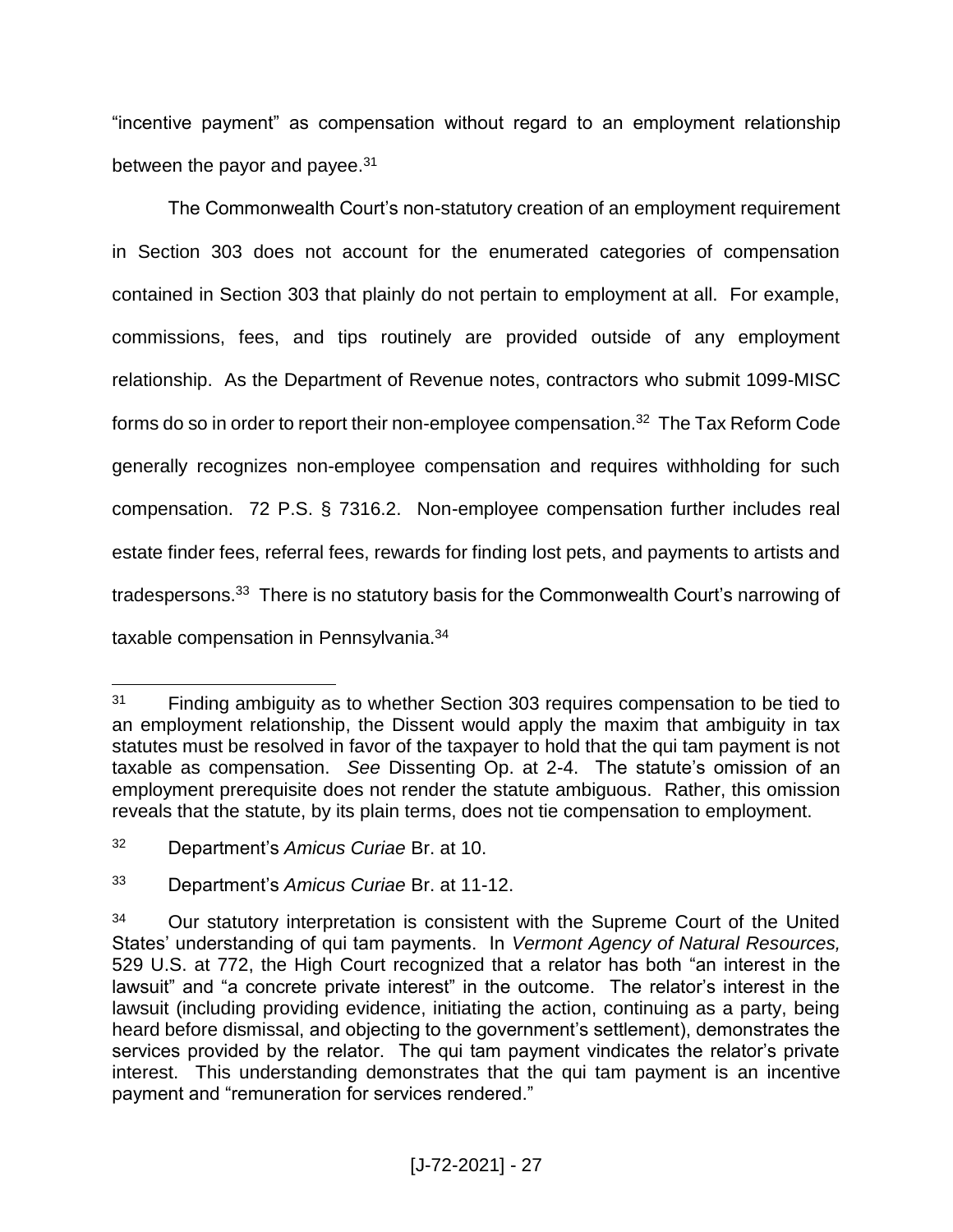The Commonwealth Court's holding is premised upon a disregard of the statute's plain language in favor of what that court perceived to be a more limited regulatory definition of compensation. The Dissent likewise relies upon the regulation as a definition tying compensation to employment. Dissenting Op. at 3. As noted, the Department's regulation provides that "compensation"

includes items of remuneration received . . . for services rendered as an employee or casual employee, agent or officer of an individual, partnership, business or nonprofit corporation, or government agency. These items include salaries, wages, commissions, bonuses, stock options, incentive payments, fees, tips, dismissal, termination or severance payments, early retirement incentive payments and other additional compensation contingent upon retirement, including payments in excess of the scheduled or customary salaries provided for those who are not terminating service, rewards, vacation and holiday pay, paid leaves of absence, payments for unused vacation or sick leave, tax assumed by the employer, or casual employer signing bonuses, amounts received under employee benefit plans and deferred compensation arrangements, and other remuneration received for services rendered.

61 Pa. Code § 101.6(a).

The regulation does not limit compensation to an employment relationship. Nor does the regulation define compensation. It merely offers a non-exclusive list of common examples of remuneration that the Department believes qualify as compensation. By repeatedly describing "compensation" to "include" various forms of payments, the regulation indicates its descriptive, non-exhaustive nature. *See Dechert LLT v. Commonwealth*, 998 A.2d 575, 581 (Pa. 2010) (providing that "include" is a word of enlargement and not limitation). This indication is reinforced by that last sentence of the regulation, providing a catch-all for compensation that mirrors Section 303 for "other remuneration received for services rendered." The regulation offers common examples of items that the Department believes qualify as compensation, rather than an exhaustive list.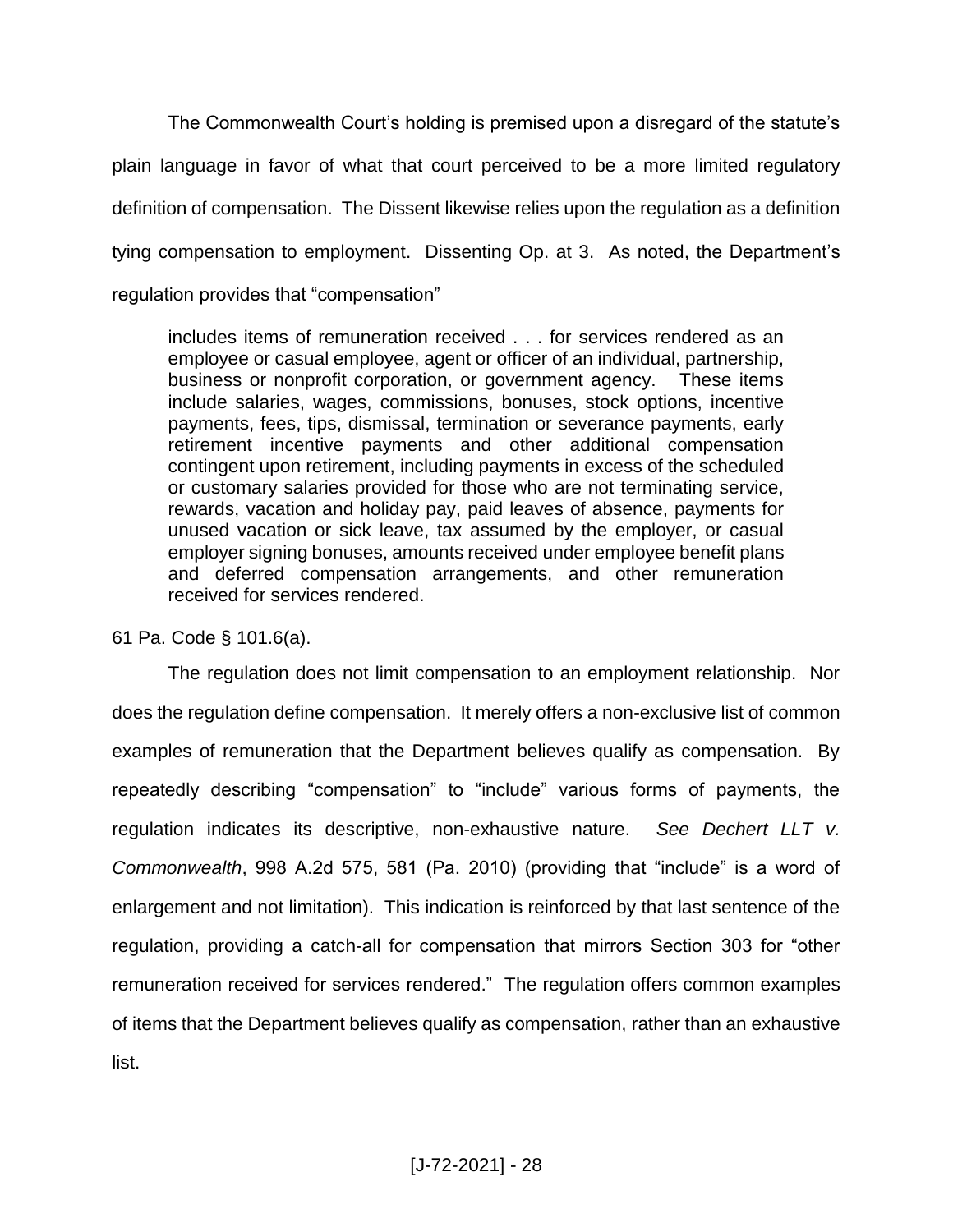Even assuming for argument's sake a conflict between the statute and the regulation, which there is not, courts cannot impose a regulatory requirement that is contrary to the plain statutory language*. See Commonwealth v. DiMeglio*, 122 A.2d 77, 80 (Pa. 1956) ("The power of an administrative agency to prescribe rules and regulations under a statute is not the power to make law, but only the power to adopt regulations to carry into effect the will of the Legislature as expressed by the statute."). Because the statute does not make the taxability of remuneration contingent upon the recipient's employment status, remuneration for services rendered need not arise in an employment or agency context.

The Dissent posits that a qui tam payment is not compensation because a relator's actions in connection with the qui tam lawsuit can reasonably be viewed as providing services to the relator himself, and not the federal government. Dissenting Op. at 2. The Dissent relies upon *Vermont Agency of Natural Resources* as support for its position that a relator's private interest in a qui tam action lends ambiguity to the Tax Reform Code's statutory requirement that compensation be in exchange for "services rendered." Dissenting Op. at 4-5. *Vermont Agency of Natural Resources* does not support the Dissent and, in fact, supports quite the opposite.

In *Vermont Agency of Natural Resources*, the Court examined whether a relator had standing under Article III of the United States Constitution to bring suit on behalf of the United States. 529 U.S. at 771-78. "Article III judicial power exists only to redress or otherwise to protect against injury to the complaining party." *Id*. at 771 (citing *Warth v. Seldin*, 422 U.S. 490, 499 (1975)). Article III standing requires a plaintiff to demonstrate "injury in fact"—"a harm that is both concrete and actual or imminent, not conjectural or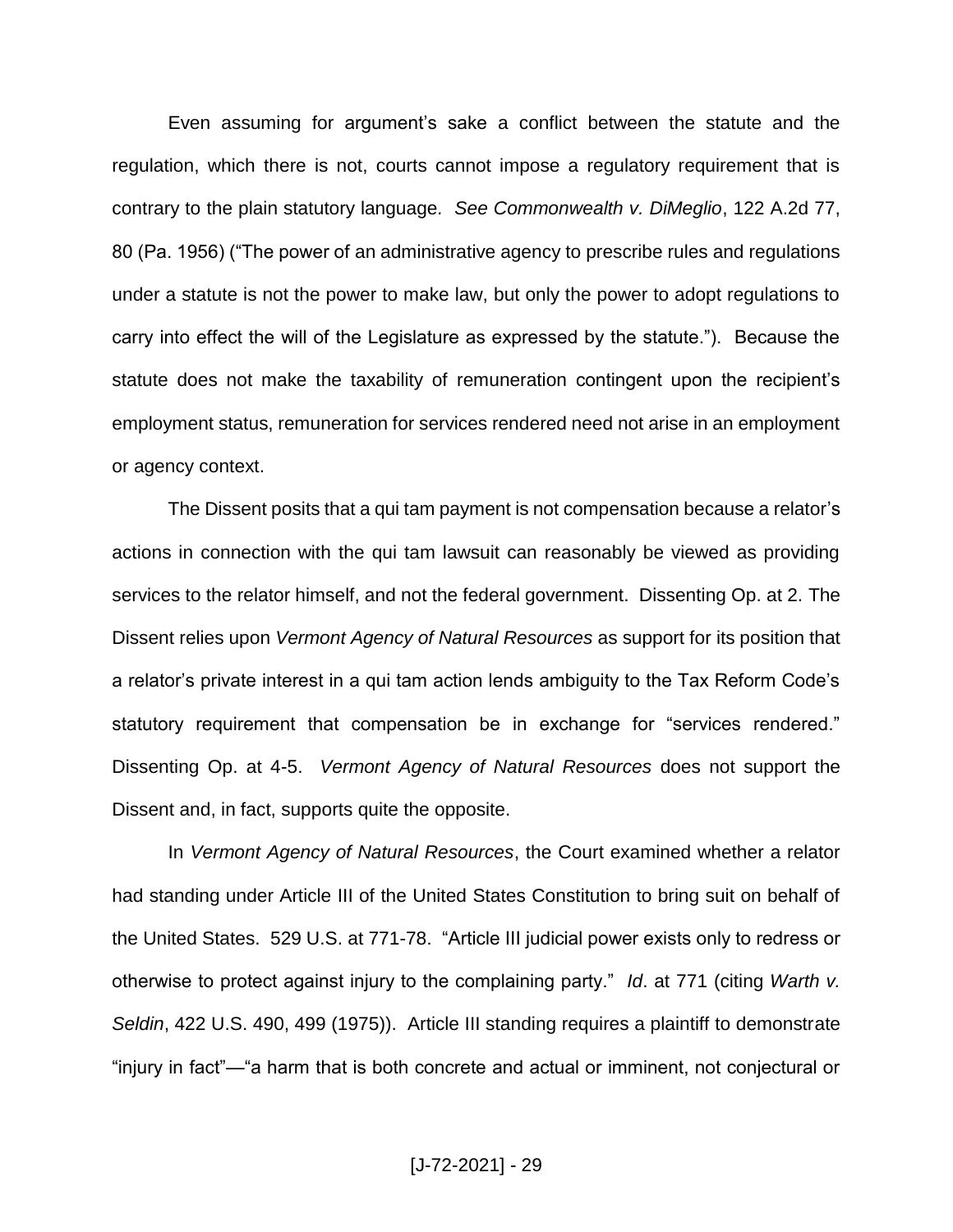hypothetical." *Id*. at 771 (cleaned up). To determine whether the relator had standing under Article III, the High Court entertained and rejected two purported bases for standing before finding one that fit the circumstances and afforded such standing to the relator.

First, the Court examined whether the relator had standing as an agent of the federal government, and concluded that he did not. Although the relator brought the action in the government's name, and would receive a portion of the government's award, it was also true that "the statute gives the relator himself an interest *in the lawsuit*, and not merely the right to retain a fee out of the recovery." *Id.* at 772 (emphasis in original). Because the FCA afforded the relator a significant role in the proceedings of the lawsuit itself, distinct from the role of the government, the Court was unable to conclude that the relator was acting solely as the government's agent. *Id*. Were the relator simply acting as an agent of the federal government, there would be no Article III standing. *Id*. Because the relator was not acting solely as an agent, the Court continued looking for another basis for standing.

The Court then examined whether the relator had Article III standing based upon his own "injury in fact." Although the relator had a "concrete private interest" in the "bounty he will receive if the suit is successful," this interest was not an "injury in fact" for purposes of Article III standing because the payment was not compensation for the violation of the relator's legally protected right. *Id* at 772-73.

Having found no agency standing or injury in fact, the High Court ultimately found that the relator possessed representational standing under Article III: "The FCA can reasonably be regarded as effecting a partial assignment of the Government's damages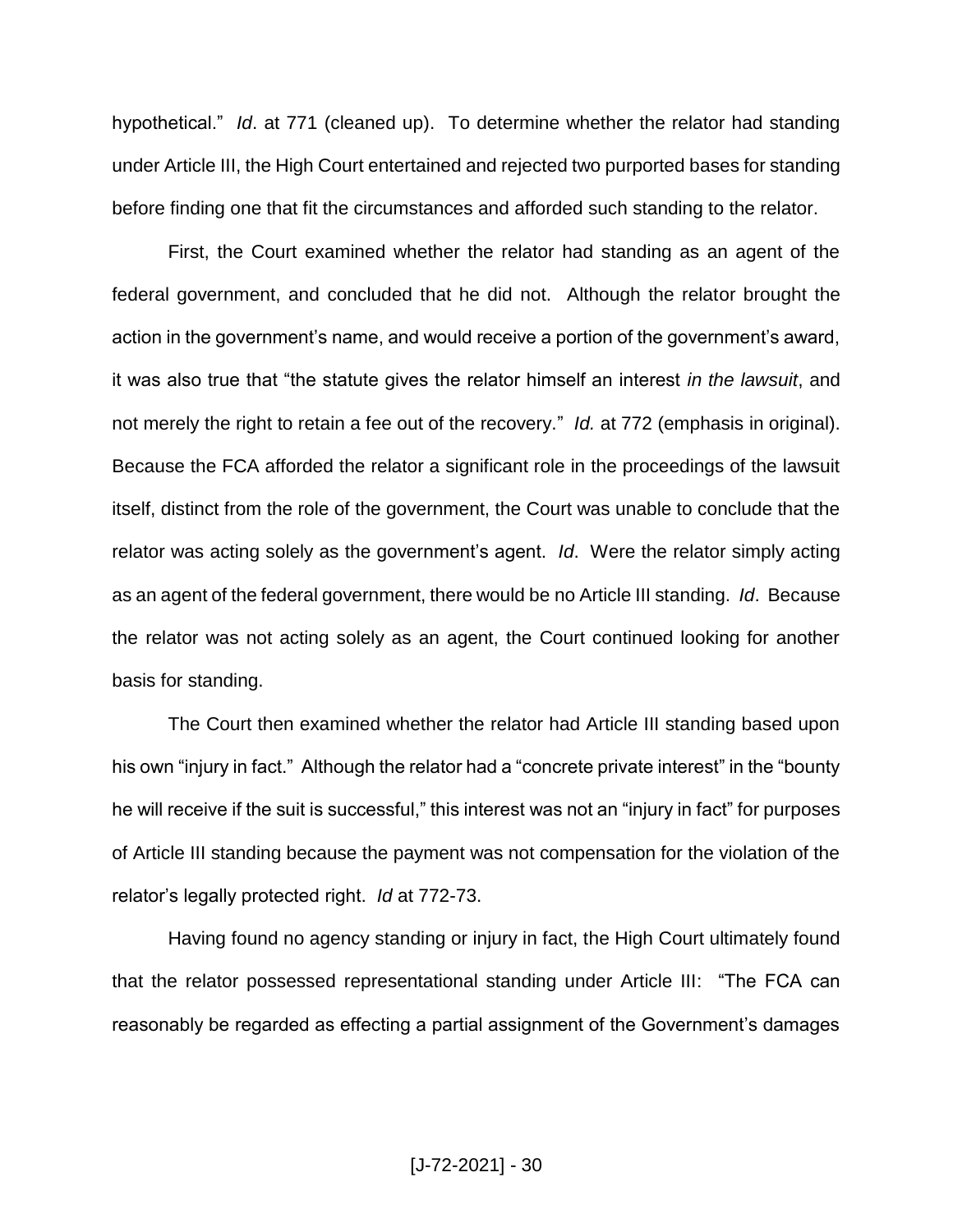claim[,]" essentially conferring "representational standing" on the part of the assignee. *Id*. at 773.

Because the High Court recognized the relator's interest in the lawsuit and the outcome, the Dissent believes that *Vermont Agency of Natural Resources* supports its position that qui tam payments are not remuneration for services. According to the Dissent, because the relator is "principally serving himself," the relator is providing no service to the government. Dissenting Op. at 5.

Nothing in *Vermont Agency of Natural Resources* suggests that the relator's role in the litigation or interest in the award transforms the qui tam payment into something other than an incentive payment or remuneration for services rendered. Rather, the relator has both "an interest in the lawsuit" and "a concrete private interest" in the outcome. *Vermont Agency of Natural Resources*, 529 U.S. at 772-73. The relator's interest in the lawsuit (including providing evidence, initiating the action, continuing as a party, being heard before dismissal, and objecting to the government's settlement), demonstrates the services provided by the relator. The qui tam payment vindicates the relator's private interest. This understanding demonstrates that the qui tam payment is, contrary to the Dissent, an incentive payment and "remuneration for services rendered."

Moreover, *Vermont Agency of Natural Resources* recognized that a relator acts in two capacities: one serving the relator's own interest in the lawsuit, 529 U.S. at 772, and one representing the government through "a partial assignment of the Government's claim," *id*. at 773. Even if the Dissent were correct that a relator's private interest in the outcome of a qui tam action somehow meant that the relator could not receive remuneration for services rendered, this would not account for the distinct role that the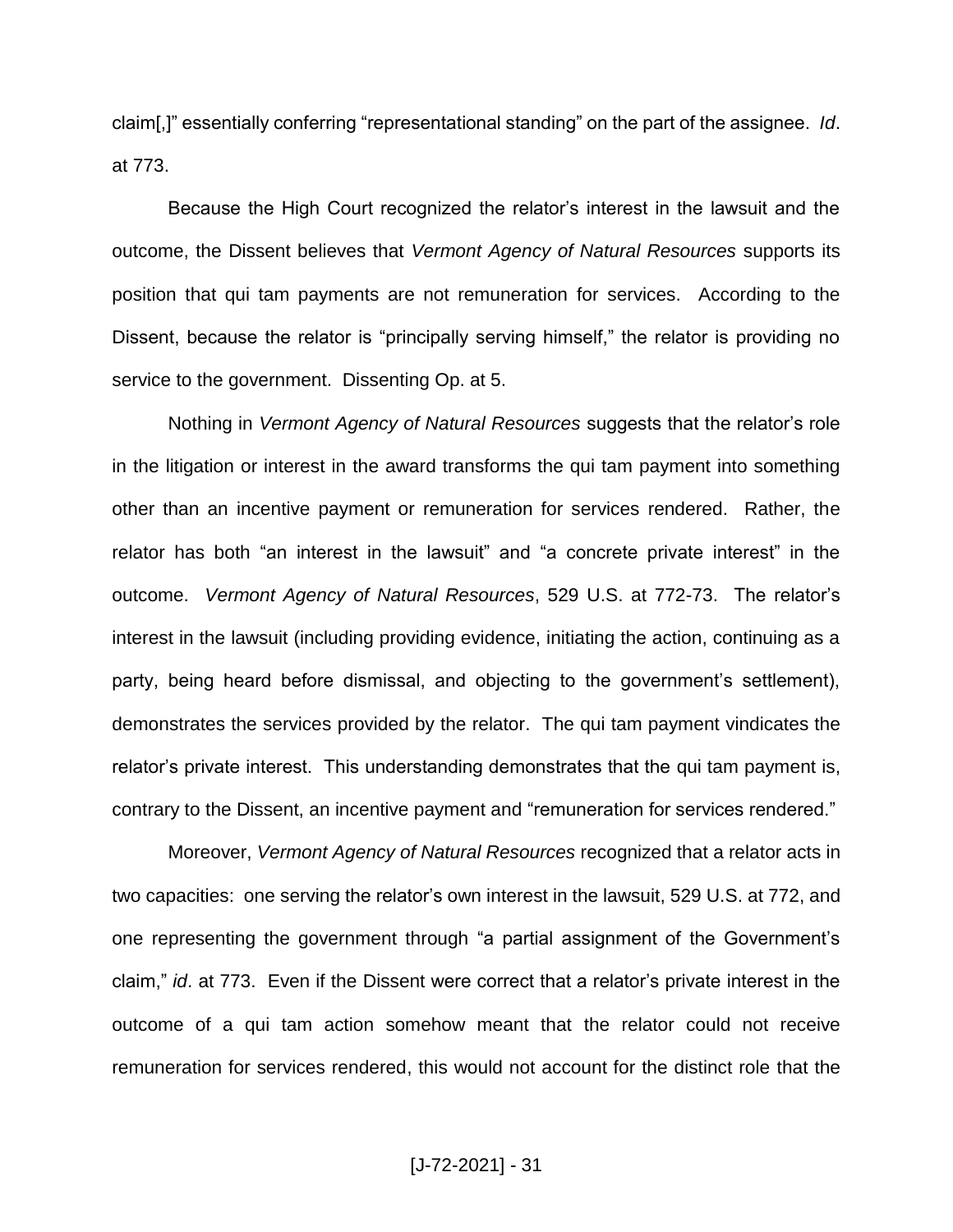relator serves as the government's representative. As the government's representative, the relator is not "serving himself," Dissenting. Op. at 5, but is serving the government's distinct interest.

The Commonwealth Court opined that it would be "incongruous" to "encourage individuals to ferret out government waste" while nonetheless "punish[ing] them by taxing the proceeds for doing so." 2020 WL 7413634 at \*10. Regardless of the Commonwealth Court's views concerning incentives and disincentives arising from the law of taxation, the judiciary is obligated to construe the plain terms of the statute. The federal government itself, which created qui tam payments in the FCA, has also chosen to tax such payments as gross income.<sup>35</sup> The federal government and the General Assembly are aligned in believing that taxing incentive payments is neither incongruous nor punitive.

We cannot ignore a statute's plain language in service of strictly construing tax statutes against the government. 1 Pa.C.S. § 1928(b)(3) (directing courts to construe strictly all provisions imposing taxes)); 1 Pa.C.S. § 1921(b) ("When the words of a statute are clear and free from all ambiguity, the letter of it is not to be disregarded under the pretext of pursuing its spirit."). There is no ambiguity or reasonable doubt that Section 303 defines compensation to include incentive payments, or that qui tam actions are incentive payments. We reverse the order of the Commonwealth Court.

Justices Saylor, Dougherty and Mundy join the opinion.

<sup>35</sup> *See, e.g., United States ex rel. Kelly v. Boeing Co.*, 9 F.3d 743 (9th Cir. 1993); *Patrick v. Commissioner*, 142 T.C. No. 5 (2014); *United States ex rel. Green v. Northrop Corp.*, 59 F.3d 953 (9th Cir. 1995); *Campbell v. Commissioner*, 658 F.3d 1255 (11th Cir. 2011); *Bagley v. United States*, 963 F.Supp.2d 982 (C.D.Cal. 2013).